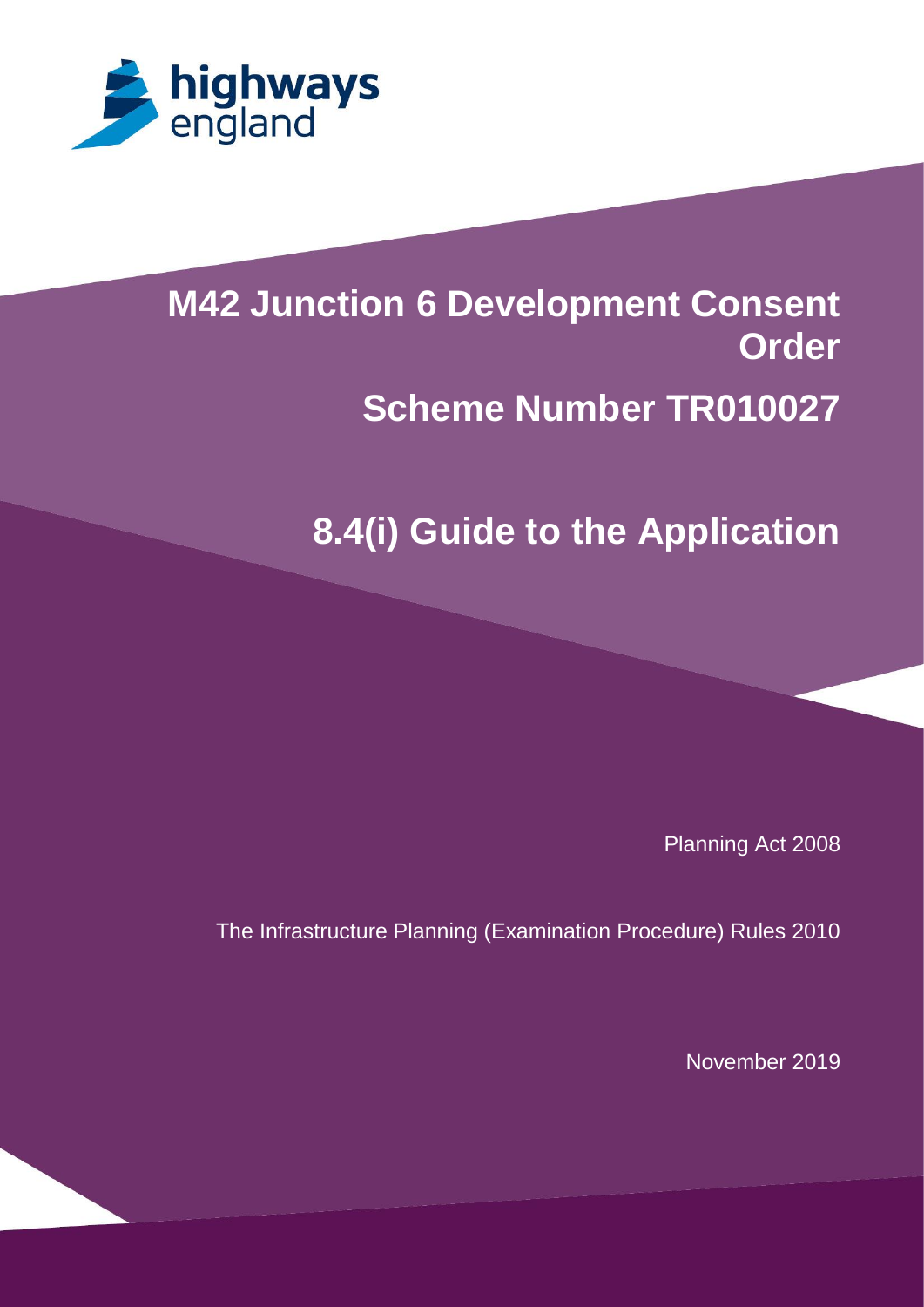

### Infrastructure Planning

## Planning Act 2008

### The Infrastructure Planning (Examination Procedure) Rules 2010

# **M42 Junction 6** Development Consent Order 202[ ]

## **Guide to the Application**

| TR010027                               |
|----------------------------------------|
|                                        |
| 8.4(i)                                 |
|                                        |
|                                        |
| M42 Junction 6 Project Team & Highways |
| England                                |
|                                        |

| <b>Version</b> | ∣ Date           | <b>Status of Version</b>  |
|----------------|------------------|---------------------------|
|                | 15 November 2019 | Live Examination Document |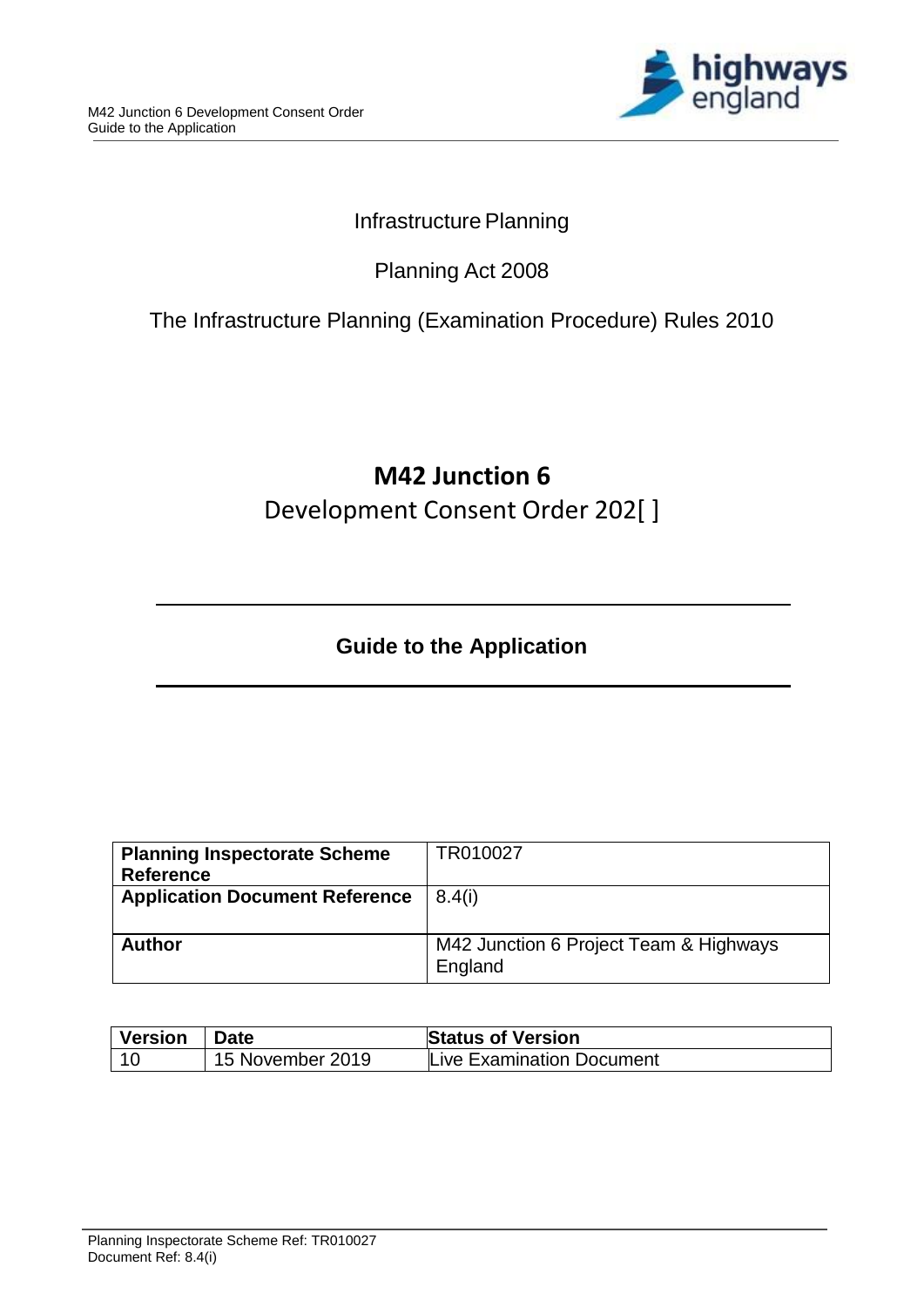

# **Table of contents**

| <b>Chapter</b>      |                                                 | <b>Pages</b>                  |
|---------------------|-------------------------------------------------|-------------------------------|
| $\mathbf 1$         | <b>Introduction</b>                             |                               |
| 1.1                 | Purpose of this document                        |                               |
| 1.2                 | Structure of this document                      | $\overline{1}$                |
| $\mathbf{2}$<br>2.1 | <b>Document Tracker</b><br>Master document list | $\mathbf{2}$<br>$\mathcal{P}$ |

#### **Table of Tables**

| Table 1 |                                                                       |  |
|---------|-----------------------------------------------------------------------|--|
| Table 2 | Master Document List – Submissions Made to the Planning Inspectorate3 |  |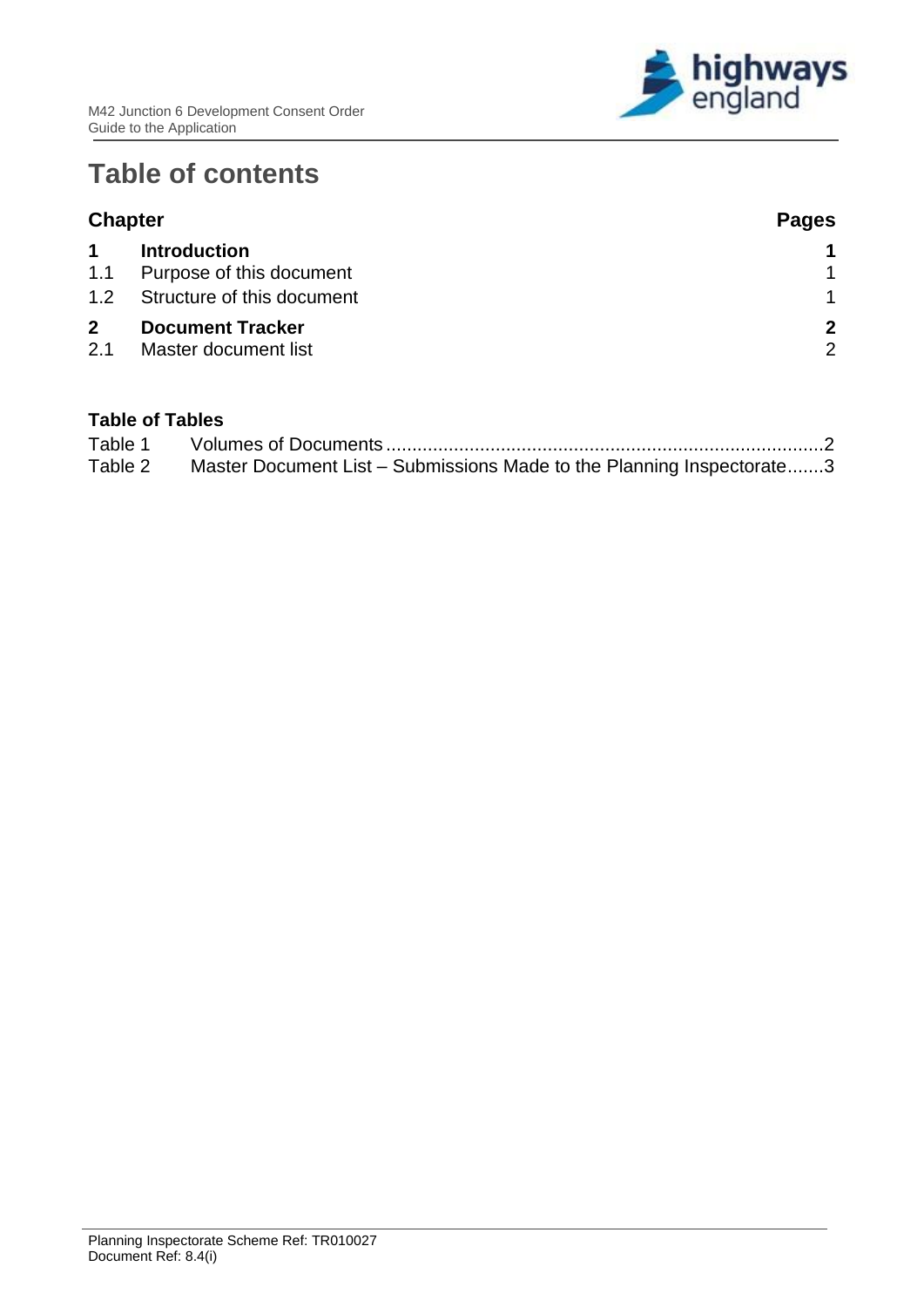

## <span id="page-3-0"></span>1 Introduction

#### <span id="page-3-1"></span>1.1 Purpose of this document

- $1.1.1$ The purpose of this document is to provide a guide to Highways England's M42 Junction 6 Development Consent Order (DCO) application pursuant to the Planning Act 2008. The original application was submitted to the Planning Inspectorate on 2 January 2019, and accepted for examination on 30 January 2019.
- $1.1.2$ Since submission, several of the original documents have been revised. This guide charts the submission of these documents to the Planning Inspectorate. This is a live document and will be updated throughout the examination period and submitted, when updated, for each deadline.

#### <span id="page-3-2"></span>1.2 Structure of this document

 $1.2.1$ This document comprises two chapters, as follows: **Chapter 1:** Introduction **Chapter 2:** Document Tracker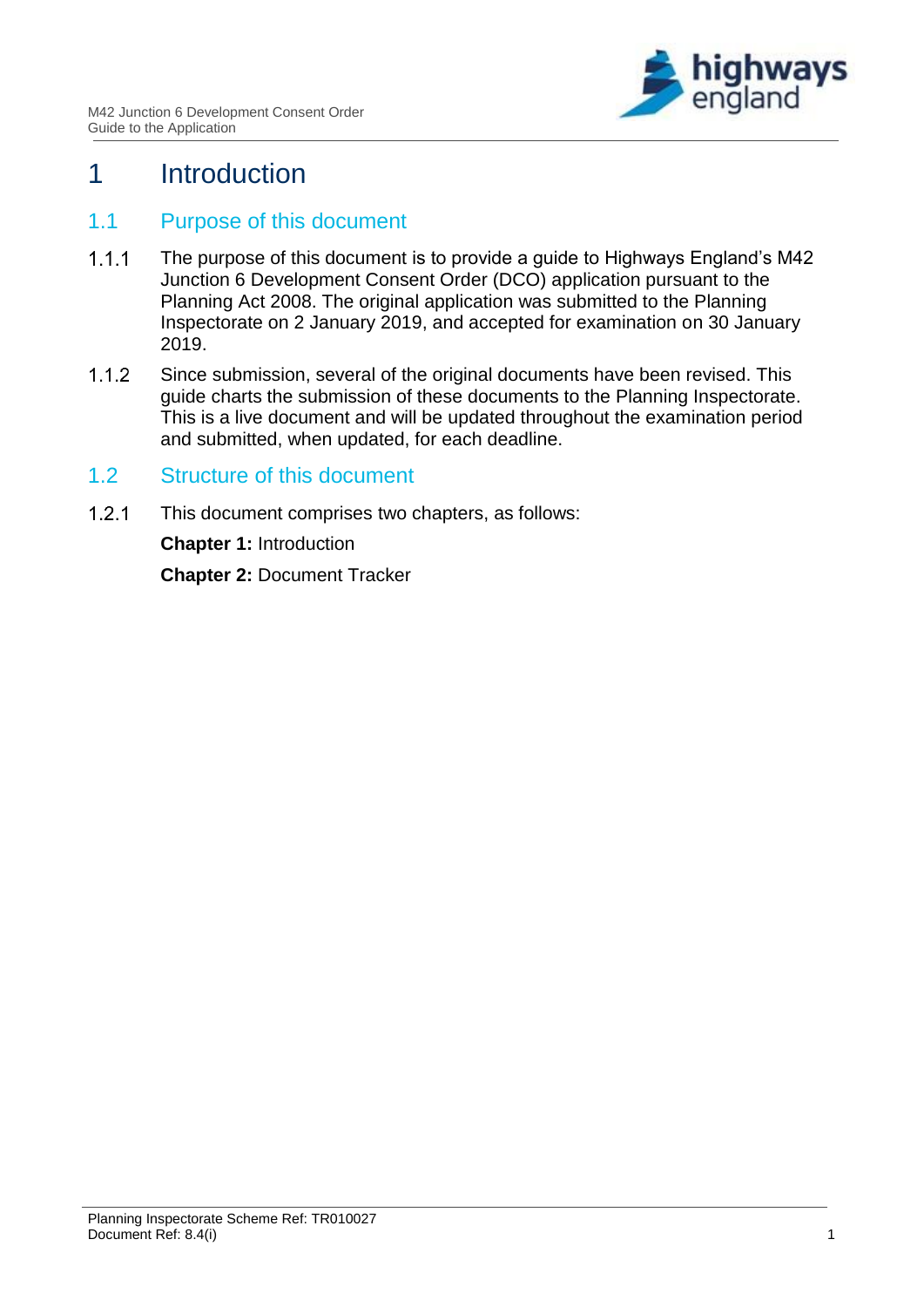

# <span id="page-4-0"></span>2 Document Tracker

#### <span id="page-4-1"></span>2.1 Master document list

 $2.1.1$ This section presents the master document list, which provides a list of all documents submitted to date, indicating either the latest revision (if applicable) or when a new document was submitted. The documents are grouped by volume, as shown in **[Table 1](#page-4-2)**.

#### <span id="page-4-2"></span>**Table 1 Volumes of Documents**

| <b>Volume</b>  |                                                                                               | <b>Content</b>                                                                                                                                                                                                                                                     |
|----------------|-----------------------------------------------------------------------------------------------|--------------------------------------------------------------------------------------------------------------------------------------------------------------------------------------------------------------------------------------------------------------------|
| 1              | <b>Application Form</b>                                                                       | The completed application form and an<br>introduction to the Scheme.                                                                                                                                                                                               |
| $\overline{2}$ | Plans/Drawings                                                                                | These include plans that illustrate the location<br>of the Scheme, the proposed works, the land<br>that will be acquired or used, and engineering<br>details.                                                                                                      |
| 3              | <b>Draft Development Consent</b><br>Order                                                     | This is the document that sets out the legal<br>powers that Highways England is seeking to<br>enable it to build, operate and maintain the<br>Scheme, together with a separate document,<br>the Explanatory Memorandum, explaining the<br>provisions of the Order. |
| $\overline{4}$ | <b>Compulsory Purchase</b><br><b>Information</b>                                              | Documents setting out the land to be acquired<br>or used, and reports justifying the seeking of<br>compulsory acquisition powers over this land.                                                                                                                   |
| 5              | <b>Consultation Report</b>                                                                    | This section contains the Consultation Report<br>and its appendices.                                                                                                                                                                                               |
| 6              | <b>Environmental Statement,</b><br><b>Reports and Other</b><br><b>Environmental Documents</b> | An assessment of the likely significant effects<br>(both positive and negative) of the Scheme on<br>the environment and a description of mitigation<br>measures proposed to reduce any negative<br>impacts.                                                        |
| $\overline{7}$ | <b>Other Documents</b>                                                                        | Additional documents that support this DCO<br>application including a Planning Statement and<br>a Transport Assessment.                                                                                                                                            |
| 8              | <b>Examination Documents</b>                                                                  | New documents submitted to the Planning<br>Inspectorate, including Statements of Common<br>Ground (SoCGs).                                                                                                                                                         |

 $2.1.2$ **[Table 2](#page-5-0)** is the master document list. Greyed out documents have been superseded. Numbers in parentheses refer to the revision number of the relevant document.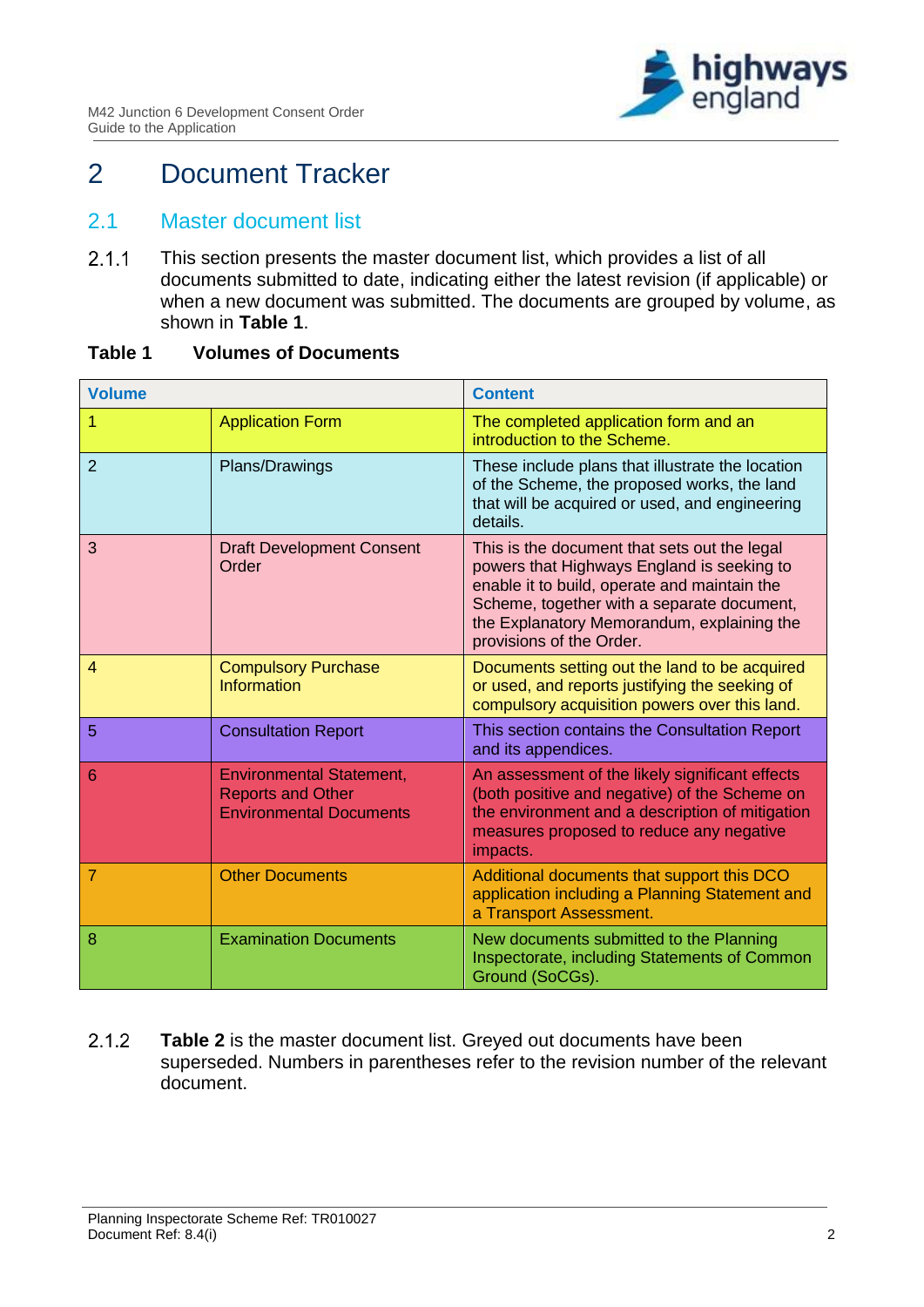

## <span id="page-5-0"></span>**Table 2 Master Document List – Submissions Made to the Planning Inspectorate**

| <b>Document</b><br><b>Reference</b>        | <b>Document Title</b>                                                             | <b>Version</b> | <b>Submission /</b><br><b>Published</b><br><b>Date</b> |  |
|--------------------------------------------|-----------------------------------------------------------------------------------|----------------|--------------------------------------------------------|--|
|                                            | Volume 1 - Application Form                                                       |                |                                                        |  |
| 1.1                                        | Introduction to Application                                                       | Latest         | 2 January 2019                                         |  |
| 1.2                                        | <b>Covering Letter</b>                                                            | Latest         | 2 January 2019                                         |  |
| 1.3                                        | <b>Application Form</b>                                                           | Latest         | 2 January 2019                                         |  |
| 1.4                                        | <b>Electronic Index</b>                                                           | Latest         | 2 January 2019                                         |  |
|                                            | Volume 2 - Plans/Drawings                                                         |                |                                                        |  |
| 2.1                                        | <b>Location Plan</b>                                                              | Latest         | 2 January 2019                                         |  |
| 2.2                                        | <b>Land Plans</b>                                                                 | Superseded     | 2 January 2019                                         |  |
| 2.2(a)                                     | <b>Land Plans</b>                                                                 | Latest         | 15 November<br>2019                                    |  |
| 2.3                                        | <b>Works Plans</b>                                                                | Superseded     | 2 January 2019                                         |  |
| 2.3(a)                                     | <b>Works Plans</b>                                                                | Latest         | 15 November<br>2019                                    |  |
| 2.4                                        | <b>General Arrangement Plans</b>                                                  | Superseded     | 2 January 2019                                         |  |
| 2.4(a)                                     | <b>General Arrangement Plans</b>                                                  | Latest         | 15 November<br>2019                                    |  |
| 2.5                                        | Streets, Rights of Way and Access Plans                                           | Superseded     | 2 January 2019                                         |  |
| 2.5(a)                                     | Streets, Rights of Way and Access Plans                                           | Latest         | 15 November<br>2019                                    |  |
| 2.6                                        | Traffic Regulation Measures Plans including clearways<br>and weight limits        | Superseded     | 2 January 2019                                         |  |
| 2.6(a)                                     | <b>Traffic Regulation Measures Plans including clearways</b><br>and weight limits | Latest         | 15 November<br>2019                                    |  |
| 2.6                                        | Traffic Regulation Measures Plans including speed limits                          | Superseded     | 2 January 2019                                         |  |
| 2.6(a)                                     | Traffic Regulation Measures Plans including speed limits                          | Latest         | 15 November<br>2019                                    |  |
| 2.7                                        | <b>Classification of Road Plans</b>                                               | Superseded     | 2 January 2019                                         |  |
| 2.7(a)                                     | <b>Classification of Road Plans</b>                                               | Latest         | 15 November<br>2019                                    |  |
| 2.8                                        | <b>Engineering Drawings and Sections</b>                                          | Superseded     | 2 January 2019                                         |  |
| 2.8(a)                                     | <b>Engineering Drawings and Sections</b>                                          | Latest         | 15 November<br>2019                                    |  |
| 2.9                                        | <b>Crown Land Plans</b>                                                           | Latest         | 2 January 2019                                         |  |
| Volume 3 - Draft Development Consent Order |                                                                                   |                |                                                        |  |
| 3.1                                        | Draft Development Consent Order                                                   | Superseded     | 2 January 2019                                         |  |
| 3.1(a)                                     | Draft Development Consent Order                                                   | Superseded     | 15 July 2019                                           |  |
| 3.1(b)                                     | Draft Development Consent Order - Tracked                                         | Superseded     | 16 September<br>2019                                   |  |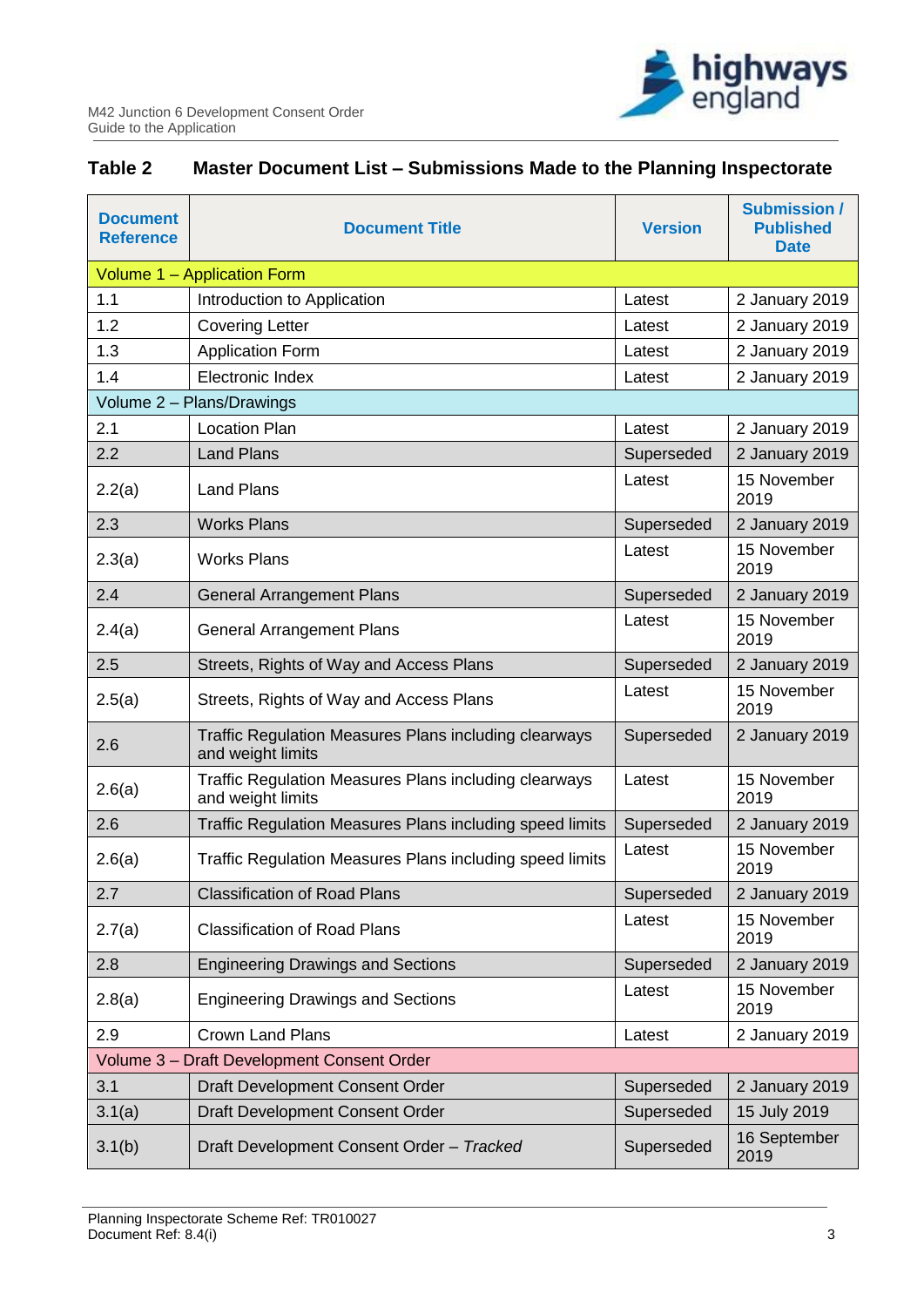

| <b>Document</b><br><b>Reference</b> | <b>Document Title</b>                             | <b>Version</b> | <b>Submission /</b><br><b>Published</b><br><b>Date</b> |
|-------------------------------------|---------------------------------------------------|----------------|--------------------------------------------------------|
| 3.1(b)                              | Draft Development Consent Order - Clean           | Superseded     | 16 September<br>2019                                   |
| 3.1(c)                              | Development Consent Order - Tracked               | Final          | 15 November<br>2019                                    |
| 3.1(c)                              | Development Consent Order - Clean                 | Final          | 15 November<br>2019                                    |
| 3.2                                 | Explanatory Memorandum to Draft DCO               | Superseded     | 2 January 2019                                         |
| 3.2(a)                              | Explanatory Memorandum to DCO - Tracked           | Final          | 15 November<br>2019                                    |
| 3.2(a)                              | Explanatory Memorandum to DCO - Clean             | Final          | 15 November<br>2019                                    |
| 3.3                                 | <b>Consents and Agreements Position Statement</b> | Latest         | 2 January 2019                                         |
|                                     | Volume 4 - Compulsory Purchase Information        |                |                                                        |
| 4.1                                 | <b>Statement of Reasons</b>                       | Superseded     | 2 January 2019                                         |
| 4.1(a)                              | Statement of Reasons - Tracked                    | Latest         | 15 November<br>2019                                    |
| 4.1(a)                              | Statement of Reasons - Clean                      | Latest         | 15 November<br>2019                                    |
| 4.2                                 | <b>Funding Statement</b>                          | Latest         | 2 January 2019                                         |
| 4.3                                 | <b>Book of Reference</b>                          | Superseded     | 2 January 2019                                         |
| 4.3(a)                              | Book of Reference - Tracked                       | Latest         | 15 November<br>2019                                    |
| 4.3(a)                              | Book of Reference - Clean                         | Latest         | 15 November<br>2019                                    |
|                                     | Volume 5 - Consultation Report                    |                |                                                        |
| 5.1                                 | <b>Consultation Report</b>                        | Latest         | 2 January 2019                                         |
| 5.2                                 | <b>Consultation Report Annex A</b>                | Latest         | 2 January 2019                                         |
| 5.2                                 | <b>Consultation Report Annex B</b>                | Latest         | 2 January 2019                                         |
| 5.2                                 | <b>Consultation Report Annex C</b>                | Latest         | 2 January 2019                                         |
| 5.2                                 | <b>Consultation Report Annex D</b>                | Latest         | 2 January 2019                                         |
| 5.2                                 | <b>Consultation Report Annex E</b>                | Latest         | 2 January 2019                                         |
| 5.2                                 | <b>Consultation Report Annex F</b>                | Latest         | 2 January 2019                                         |
| 5.2                                 | <b>Consultation Report Annex G</b>                | Latest         | 2 January 2019                                         |
| 5.2                                 | <b>Consultation Report Annex H</b>                | Latest         | 2 January 2019                                         |
| 5.2                                 | <b>Consultation Report Annex I</b>                | Latest         | 2 January 2019                                         |
| 5.2                                 | <b>Consultation Report Annex J</b>                | Latest         | 2 January 2019                                         |
| 5.2                                 | <b>Consultation Report Annex K Part 1</b>         | Latest         | 2 January 2019                                         |
| 5.2                                 | <b>Consultation Report Annex K Part 2</b>         | Latest         | 2 January 2019                                         |
| 5.2                                 | <b>Consultation Report Annex K Part 3</b>         | Latest         | 2 January 2019                                         |
| 5.2                                 | <b>Consultation Report Annex K Part 4</b>         | Latest         | 2 January 2019                                         |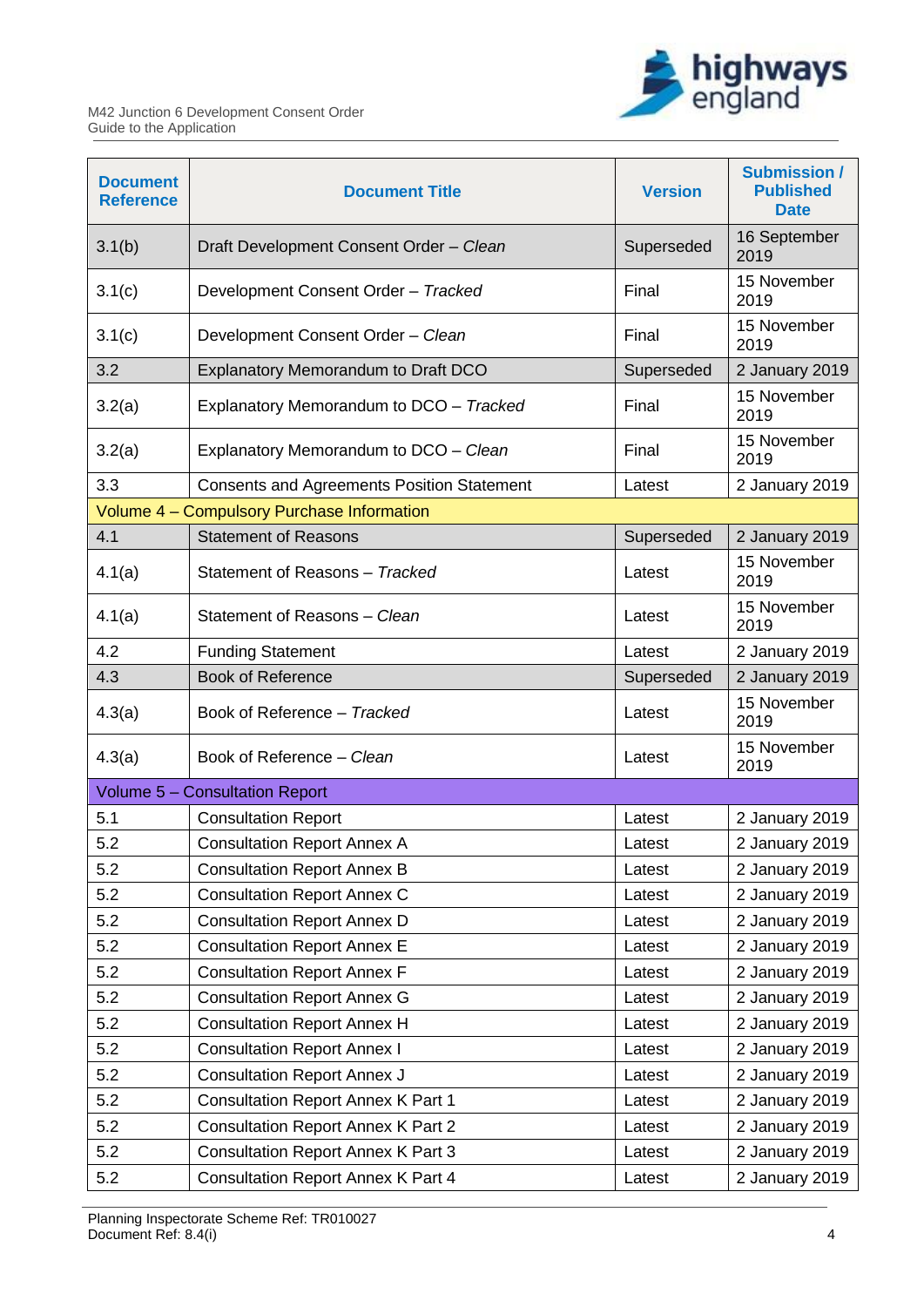

| <b>Document</b><br><b>Reference</b> | <b>Document Title</b>                                                           | <b>Version</b> | <b>Submission /</b><br><b>Published</b><br><b>Date</b> |
|-------------------------------------|---------------------------------------------------------------------------------|----------------|--------------------------------------------------------|
| 5.2                                 | <b>Consultation Report Annex K Part 5.1</b>                                     | Latest         | 2 January 2019                                         |
| 5.2                                 | <b>Consultation Report Annex K Part 5.2</b>                                     | Latest         | 2 January 2019                                         |
| 5.2                                 | <b>Consultation Report Annex K Part 5.3</b>                                     | Latest         | 2 January 2019                                         |
| 5.2                                 | <b>Consultation Report Annex L</b>                                              | Latest         | 2 January 2019                                         |
| 5.2                                 | <b>Consultation Report Annex M</b>                                              | Latest         | 2 January 2019                                         |
| 5.2                                 | <b>Consultation Report Annex N</b>                                              | Latest         | 2 January 2019                                         |
| 5.2                                 | <b>Consultation Report Annex O</b>                                              | Latest         | 2 January 2019                                         |
| 5.2                                 | <b>Consultation Report Annex P</b>                                              | Latest         | 2 January 2019                                         |
| 5.2                                 | <b>Consultation Report Annex Q</b>                                              | Latest         | 2 January 2019                                         |
| 5.2                                 | <b>Consultation Report Annex R</b>                                              | Latest         | 2 January 2019                                         |
|                                     | Volume 6 - Environmental Statement, Reports and Other Environmental Documents   |                |                                                        |
| 6.1                                 | Environmental Statement Chapter 1 - Introduction                                | Latest         | 2 January 2019                                         |
| 6.1                                 | Environmental Statement Chapter 2 - Site and<br>Surroundings                    | Latest         | 2 January 2019                                         |
| 6.1                                 | Environmental Statement Chapter 3 - The Project                                 | Latest         | 2 January 2019                                         |
| 6.1                                 | Environmental Statement Chapter 4 - Scheme History<br>and Alternatives          | Latest         | 2 January 2019                                         |
| 6.1                                 | Environmental Statement Chapter 5 - EIA Methodology<br>and Consultation         | Latest         | 2 January 2019                                         |
| 6.1                                 | Environmental Statement Chapter 6 - Air Quality                                 | Latest         | 2 January 2019                                         |
| 6.1                                 | Environmental Statement Chapter 7 - Cultural Heritage                           | Latest         | 2 January 2019                                         |
| 6.1                                 | Environmental Statement Chapter 8 - Landscape                                   | Latest         | 2 January 2019                                         |
| 6.1                                 | Environmental Statement Chapter 9 - Biodiversity                                | Latest         | 2 January 2019                                         |
| 6.1                                 | Environmental Statement Chapter 10 - Geology and<br>Soils                       | Latest         | 2 January 2019                                         |
| 6.1                                 | Environmental Statement Chapter 11 - Material Assets<br>and Waste               | Latest         | 2 January 2019                                         |
| 6.1                                 | Environmental Statement Chapter 12 - Noise and<br>Vibration                     | Latest         | 2 January 2019                                         |
| 6.1                                 | Environmental Statement Chapter 13 - Population and<br>Health                   | Latest         | 2 January 2019                                         |
| 6.1                                 | Environmental Statement Chapter 14 - Road Drainage<br>and the Water Environment | Latest         | 2 January 2019                                         |
| 6.1                                 | Environmental Statement Chapter 15 - Climate                                    | Superseded     | 2 January 2019                                         |
| 6.1                                 | Environmental Statement Chapter 15 (a) - Climate                                | Latest         | 15 July 2019                                           |
| 6.1                                 | Environmental Statement Chapter 16 - Assessment of<br><b>Cumulative Effects</b> | Latest         | 2 January 2019                                         |
| 6.1                                 | Environmental Statement Chapter 17 - Summary of<br><b>Significant Effects</b>   | Latest         | 2 January 2019                                         |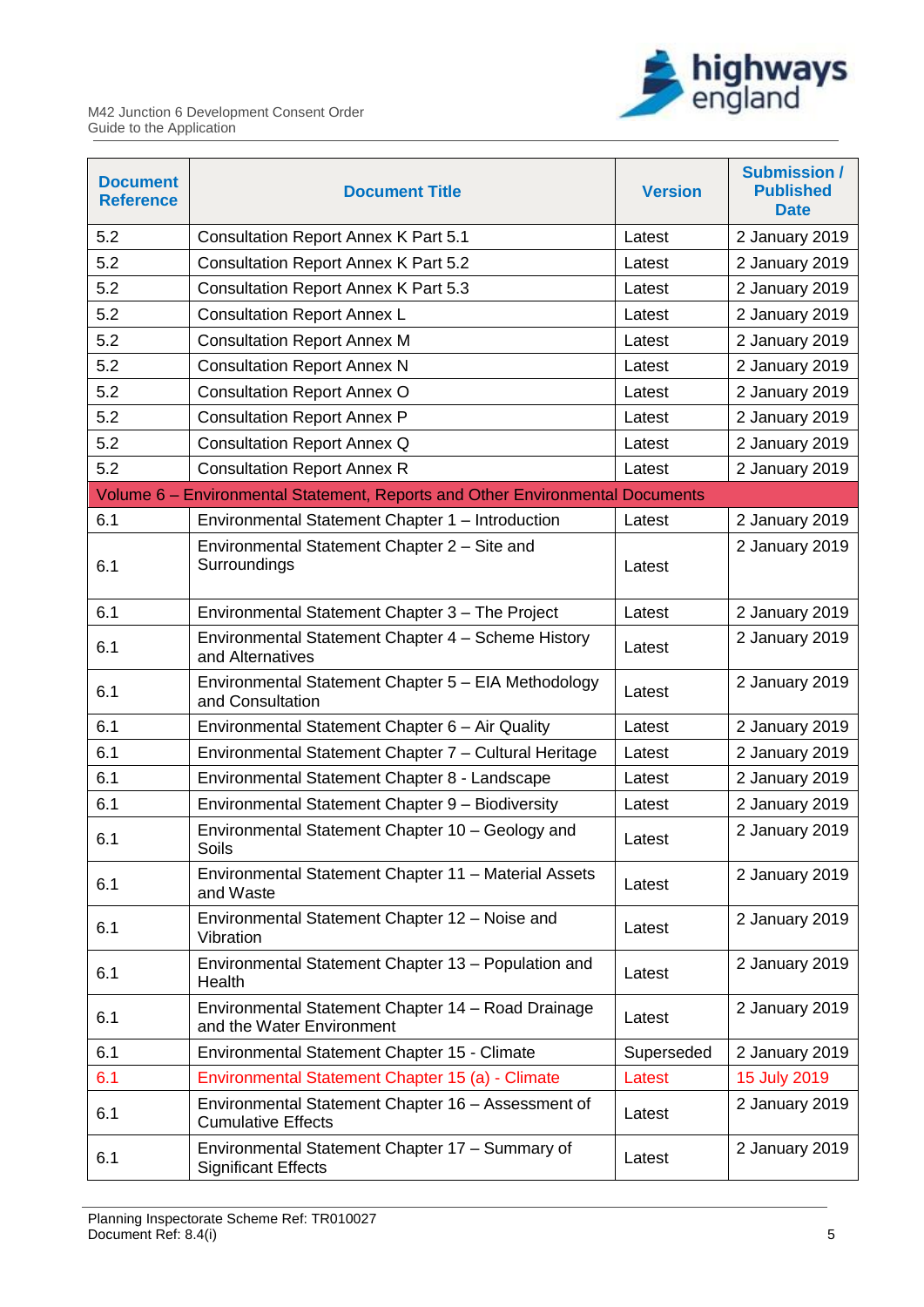

| <b>Document</b><br><b>Reference</b> | <b>Document Title</b>                                                                                 | <b>Version</b> | <b>Submission /</b><br><b>Published</b><br><b>Date</b> |
|-------------------------------------|-------------------------------------------------------------------------------------------------------|----------------|--------------------------------------------------------|
| 6.1                                 | Environmental Statement Chapter 18 - Glossary                                                         | Latest         | 2 January 2019                                         |
| 6.2                                 | Environmental Statement Figure 1.1 - Location Plan                                                    | Latest         | 2 January 2019                                         |
| 6.2                                 | Environmental Statement Figure 2.1 - Scheme and<br>Study Area                                         | Latest         | 2 January 2019                                         |
| 6.2                                 | Environmental Statement Figure 3.1 - Scheme Extents<br>on Ordnance Survey Mapping                     | Latest         | 2 January 2019                                         |
| 6.2                                 | Environmental Statement Figure 3.2 - Scheme Extents<br>on Aerial Photography                          | Latest         | 2 January 2019                                         |
| 6.2                                 | Environmental Statement Figure 3.4 - Construction<br>Phasing A-E                                      | Latest         | 2 January 2019                                         |
| 6.2                                 | Environmental Statement Figure 3.5 - Warwickshire<br><b>Gaelic Athletics Association A-E</b>          | Latest         | 2 January 2019                                         |
| 6.2                                 | Environmental Statement Figure 3.6 - Western Power<br><b>Protection and Diversion Works</b>           | Latest         | 2 January 2019                                         |
| 6.2                                 | Environmental Statement Figure 3.7 - Severn Trent<br>Water Aqueduct and Diversion                     | Latest         | 2 January 2019                                         |
| 6.2                                 | Environmental Statement Figure 3.8 - Cadent Gas<br>Diversion and Protection Works                     | Latest         | 2 January 2019                                         |
| 6.2                                 | Environmental Statement Figure 4.1 - Concept Options:<br>Development Options 1/1A/2/2A and 3          | Latest         | 2 January 2019                                         |
| 6.2                                 | Environmental Statement Figure 4.3 - Initial Options<br>Assessed                                      | Latest         | 2 January 2019                                         |
| 6.2                                 | Environmental Statement Figure 4.4 - Options<br>1E/2A/2K/3D/4B/11 Options Assessed with WebTAG        | Latest         | 2 January 2019                                         |
| 6.2                                 | Environmental Statement Figure $4.5 - 3$ Options 1, 2<br>and 3 Options for Non-Statutory Consultation | Latest         | 2 January 2019                                         |
| 6.2                                 | Environmental Statement Figure 4.6 - Post Consultation<br>Option 1 Variants Options 1, 1A, 1B and 1C  | Latest         | 2 January 2019                                         |
| 6.2                                 | Environmental Statement Figure 4.7 - Option 1B<br>Preferred Route Announcement Schematic Layout       | Latest         | 2 January 2019                                         |
| 6.2                                 | Environmental Statement Figure 6.1 - Air Quality Study<br>Area Overview                               | Latest         | 2 January 2019                                         |
| 6.2                                 | Environmental Statement Figure 6.2 - Air Quality Study<br><b>Area Detailed View</b>                   | Latest         | 2 January 2019                                         |
| 6.2                                 | Environmental Statement Figure 6.3 - Do-minimum<br>2023 Affected Road Network                         | Latest         | 2 January 2019                                         |
| 6.2                                 | Environmental Statement Figure 6.4 - Do-minimum<br>2038 Affected Road Network                         | Latest         | 2 January 2019                                         |
| 6.2                                 | Environmental Statement Figure 7.1 - Location of<br>Designated Heritage Assets                        | Latest         | 2 January 2019                                         |
| 6.2                                 | Environmental Statement Figure 7.2 - Location of Non-<br>designated Heritage Assets                   | Latest         | 2 January 2019                                         |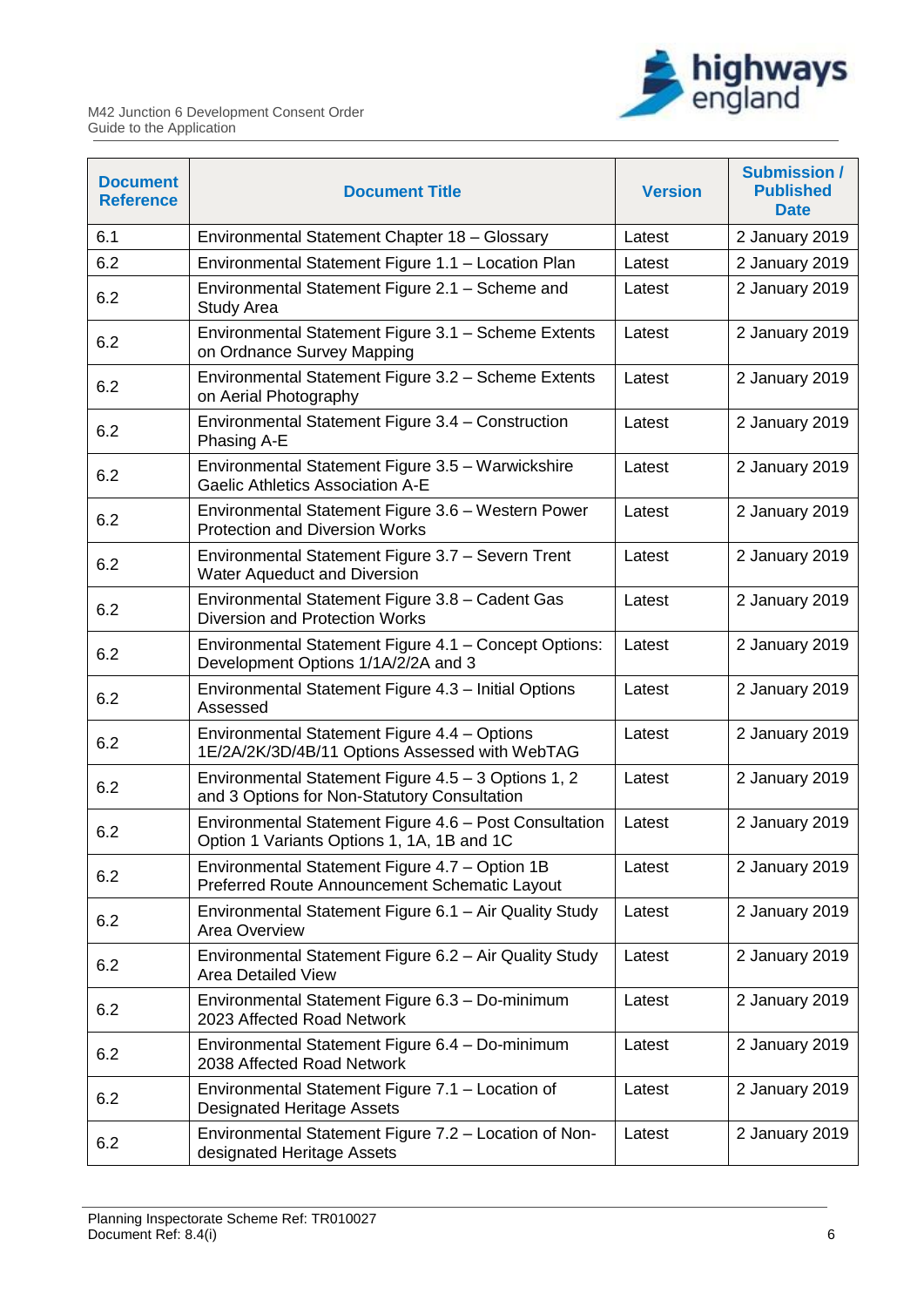

| <b>Document</b><br><b>Reference</b> | <b>Document Title</b>                                                                                                                                                      | <b>Version</b> | <b>Submission /</b><br><b>Published</b><br><b>Date</b> |
|-------------------------------------|----------------------------------------------------------------------------------------------------------------------------------------------------------------------------|----------------|--------------------------------------------------------|
| 6.2                                 | Environmental Statement Figure 8.1 - Viewpoint Plan<br>and Landscape Character Areas                                                                                       | Latest         | 2 January 2019                                         |
| 6.2                                 | Environmental Statement Figure 8.2 - Viewpoint<br>Location Plan A                                                                                                          | Latest         | 2 January 2019                                         |
| 6.2                                 | Environmental Statement Figure 8.2 - Viewpoint<br>Location Plan B (Excluding Viewpoint D Sheet 10 of 31)                                                                   | Latest         | 2 January 2019                                         |
| 6.2                                 | Environmental Statement Figure 8.2 - Viewpoint<br>Location Plan B (Viewpoint D Sheet 10 of 31 only)                                                                        | Latest         | 24 June 2019                                           |
| 6.2                                 | Environmental Statement Figure 8.2 - Viewpoint<br>Location Plan C                                                                                                          | Latest         | 2 January 2019                                         |
| 6.2                                 | Environmental Statement Figure 8.2 - Viewpoint<br>Location Plan D                                                                                                          | Latest         | 2 January 2019                                         |
| 6.2                                 | Environmental Statement Figure 8.3 - Proposed<br>Landscape Planting                                                                                                        | Latest         | 2 January 2019                                         |
| 6.2                                 | Environmental Statement Figure 8.4 - Tree Location<br>Plan                                                                                                                 | Latest         | 2 January 2019                                         |
| 6.2                                 | Environmental Statement Figure 8.5 - Zone of<br>Theoretical Visibility 1.5m                                                                                                | Latest         | 2 January 2019                                         |
| 6.2                                 | Environmental Statement Figure 8.6 - Zone of<br>Theoretical Visibility 4.5m                                                                                                | Latest         | 2 January 2019                                         |
| 6.2                                 | Environmental Statement Figure 8.7 - Landscape<br><b>Visualisations Sheets 1-9</b>                                                                                         | Latest         | 2 January 2019                                         |
| 6.2                                 | Environmental Statement Figure 8.8 - Environmental<br>Masterplan                                                                                                           | Latest         | 2 January 2019                                         |
| 6.2                                 | Environmental Statement Figure 10.1 - Geology and<br>Soils - Sources/Constraints Plan                                                                                      | Latest         | 2 January 2019                                         |
| 6.2                                 | Environmental Statement Figure 10.2 - Geology and<br>Soils - Identified Receptors                                                                                          | Latest         | 2 January 2019                                         |
| 6.2                                 | Environmental Statement Figure 10.3 - Geology and<br>Soils - Identified Receptors - Aquifer Designations,<br>Source Protection Zones and Drinking Water Safeguard<br>Zones | Latest         | 2 January 2019                                         |
| 6.2                                 | Environmental Statement Figure 10.4 - Geology and<br>Soils - Identified Receptors - Agricultural Land<br>Classification                                                    | Latest         | 2 January 2019                                         |
| 6.2                                 | Environmental Statement Figure 10.5 - Geology and<br>Soils - Identified Receptors - Known Utilities                                                                        | Latest         | 2 January 2019                                         |
| 6.2                                 | Environmental Statement Figure 12.1 - Noise Location<br>Plan                                                                                                               | Latest         | 2 January 2019                                         |
| 6.2                                 | Environmental Statement Figure 12.2 - Affected Routes                                                                                                                      | Latest         | 2 January 2019                                         |
| 6.2                                 | Environmental Statement Figure 12.3 - Long Term<br>Change in Do-Minimum Traffic                                                                                            | Latest         | 2 January 2019                                         |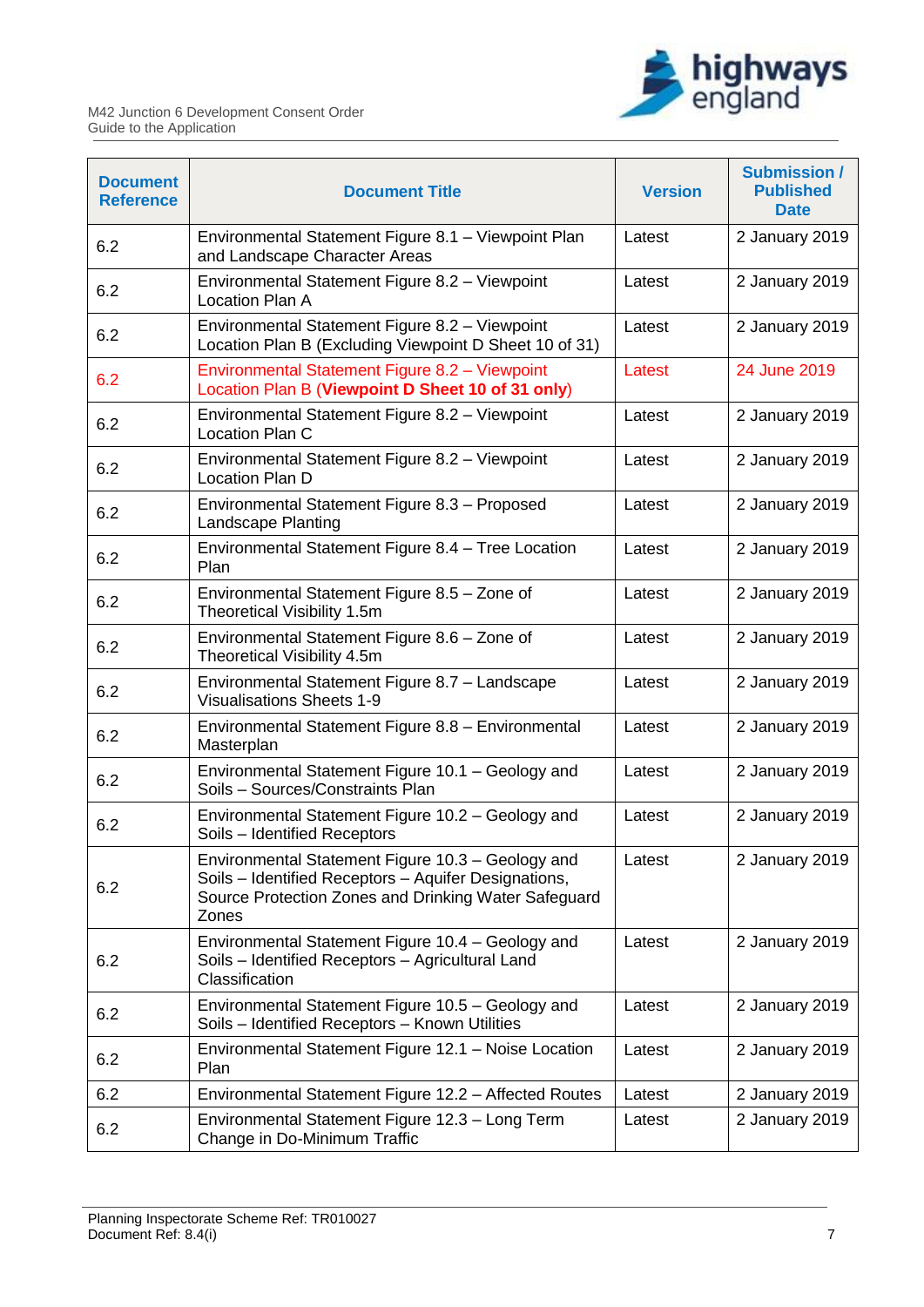

| <b>Document</b><br><b>Reference</b> | <b>Document Title</b>                                                                                                       | <b>Version</b> | <b>Submission /</b><br><b>Published</b><br><b>Date</b> |
|-------------------------------------|-----------------------------------------------------------------------------------------------------------------------------|----------------|--------------------------------------------------------|
| 6.2                                 | Environmental Statement Figure 12.4 - Short Term<br>Change in Traffic Noise Levels                                          | Latest         | 2 January 2019                                         |
| 6.2                                 | Environmental Statement Figure 12.5 - Long Term<br>Change in Traffic Noise Levels                                           | Latest         | 2 January 2019                                         |
| 6.2                                 | Environmental Statement Figure 13.1 - Overview of<br>Pedestrian Only and Shared Use Pedestrian/Cyclist<br><b>Facilities</b> | Latest         | 2 January 2019                                         |
| 6.2                                 | Environmental Statement Figure 13.2 - Overview of<br>Cyclist Only and Shared Use Pedestrian/Cyclist<br><b>Facilities</b>    | Latest         | 2 January 2019                                         |
| 6.2                                 | Environmental Statement Figure 14.1 - Water Resource<br><b>Features and their Attributes</b>                                | Latest         | 2 January 2019                                         |
| 6.2                                 | Environmental Statement Figure 14.2 - Flood Zones                                                                           | Latest         | 2 January 2019                                         |
| 6.2                                 | Environmental Statement Figure 14.3 - Bickenhill SSSI<br>Dip Well Locations                                                 | Latest         | 2 January 2019                                         |
| 6.2                                 | Environmental Statement Figure 16.1 - Long List of<br><b>Other Developments</b>                                             | Latest         | 2 January 2019                                         |
| 6.2                                 | Environmental Statement Figure 16.2 - Short List of<br><b>Other Developments</b>                                            | Latest         | 2 January 2019                                         |
| 6.3                                 | Environmental Statement Appendix 1.1 - Competent<br><b>Expert Evidence</b>                                                  | Latest         | 2 January 2019                                         |
| 6.3                                 | Environmental Statement Appendix 3.1 - Register of<br><b>Environmental Actions and Commitments</b>                          | Latest         | 2 January 2019                                         |
| 6.3                                 | Environmental Statement Appendix 4.1 - Initial Options<br>Report                                                            | Latest         | 2 January 2019                                         |
| 6.3                                 | Environmental Statement Appendix 4.2 - EAST<br>Assessment                                                                   | Latest         | 2 January 2019                                         |
| 6.3                                 | Environmental Statement Appendix 5.1 -<br><b>Transboundary Effects Screening Matrix</b>                                     | Latest         | 2 January 2019                                         |
| 6.3                                 | Environmental Statement Appendix 5.2 - Screening of<br><b>Major Accidents and Disasters</b>                                 | Latest         | 2 January 2019                                         |
| 6.3                                 | Environmental Statement Appendix 5.3 - EIA Scoping<br>Opinion: Response Table                                               | Latest         | 2 January 2019                                         |
| 6.3                                 | Environmental Statement Appendix 6.1 - Local Air<br><b>Quality Methodology</b>                                              | Latest         | 2 January 2019                                         |
| 6.3                                 | Environmental Statement Appendix 6.2 - Air Quality<br><b>Monitoring Report</b>                                              | Latest         | 2 January 2019                                         |
| 6.3                                 | Environmental Statement Appendix 6.3 - Air Quality<br><b>Modelling Results</b>                                              | Latest         | 2 January 2019                                         |
| 6.3                                 | Environmental Statement Appendix 7.1 - WSI for<br><b>Archaeological Evaluation Trenching</b>                                | Latest         | 2 January 2019                                         |
| 6.3                                 | Environmental Statement Appendix 7.2 - Ground<br>Investigation Archaeological Monitoring Report                             | Latest         | 2 January 2019                                         |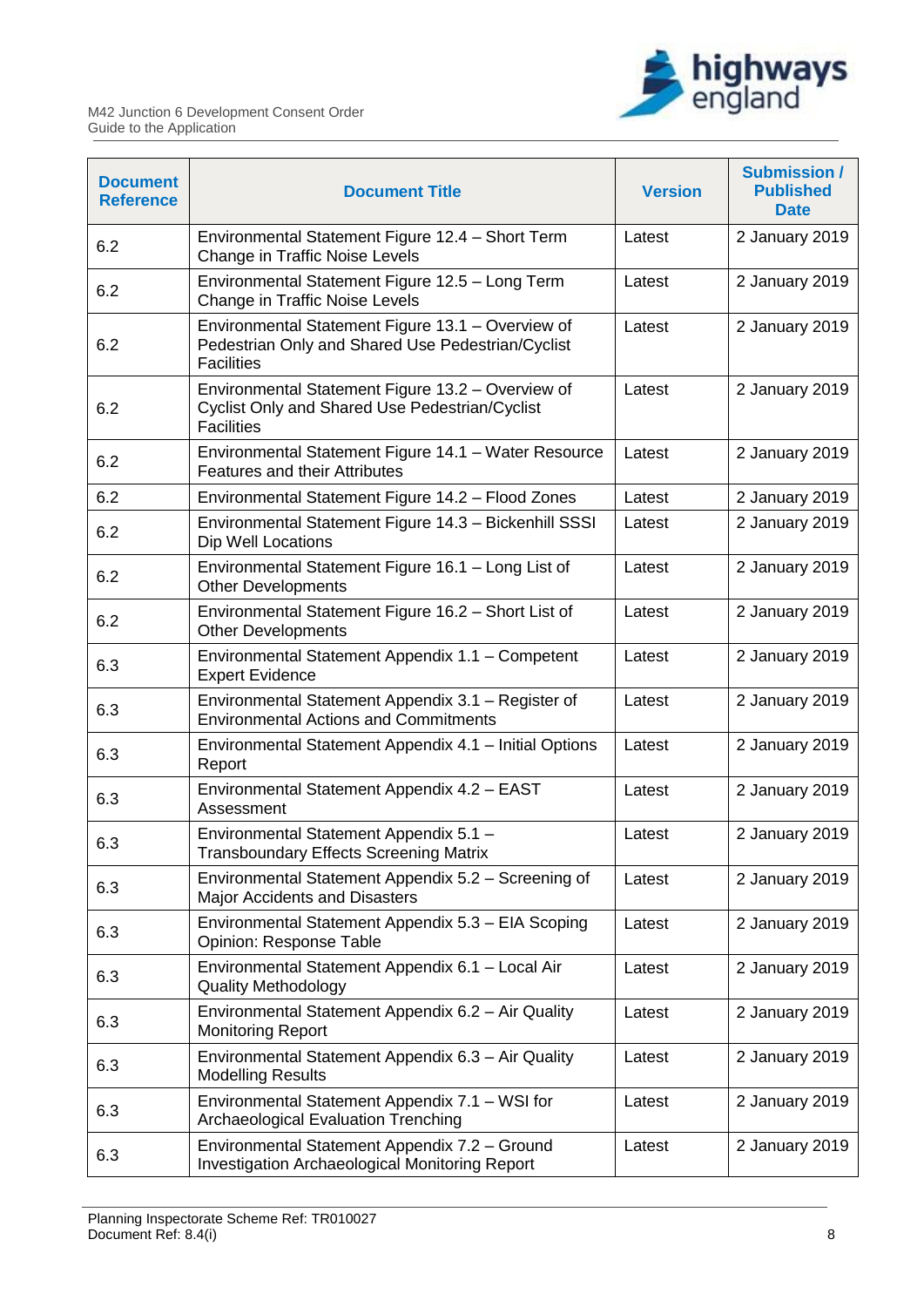

| <b>Document</b><br><b>Reference</b> | <b>Document Title</b>                                                                                                  | <b>Version</b> | <b>Submission /</b><br><b>Published</b><br><b>Date</b> |
|-------------------------------------|------------------------------------------------------------------------------------------------------------------------|----------------|--------------------------------------------------------|
| 6.3                                 | Environmental Statement Appendix 7.3 - Archaeological<br><b>Geophysical Survey</b>                                     | Latest         | 2 January 2019                                         |
| 6.3                                 | Environmental Statement Appendix 7.4 - Archaeological<br><b>Gazetteer Table</b>                                        | Latest         | 2 January 2019                                         |
| 6.3                                 | Environmental Statement Appendix 8.1 - Visual<br><b>Baseline and Impact Schedules</b>                                  | Latest         | 2 January 2019                                         |
| 6.3                                 | Environmental Statement Appendix 8.2 - Arboricultural<br>Survey                                                        | Latest         | 2 January 2019                                         |
| 6.3                                 | Environmental Statement Appendix 9.1 - Protected and<br>Notable Sites and Species (Excluding Figures 9.1A and<br>9.1B) | Latest         | 2 January 2019                                         |
| 6.3                                 | Environmental Statement Appendix 9.1 - Protected and<br>Notable Sites and Species (Figure 9.1A (a) only)               | Latest         | 24 June 2019                                           |
| 6.3                                 | Environmental Statement Appendix 9.1 - Protected and<br>Notable Sites and Species (Figure 9.1B (a) only)               | Latest         | 24 June 2019                                           |
| 6.3                                 | Environmental Statement Appendix 9.2 - Phrase 1 and<br>Phase 2 Habitat Survey Report (including figure)                | Latest         | 2 January 2019                                         |
| 6.3                                 | Environmental Statement Appendix 9.3 - Hedgerow<br>Report (including figure)                                           | Latest         | 2 January 2019                                         |
| 6.3                                 | Environmental Statement Appendix 9.4 - Badger Survey<br>Report CONFIDENTIAL (including figure)                         | Latest         | 2 January 2019                                         |
| 6.3                                 | Environmental Statement Appendix 9.5 - Bat Report<br>(including figure)                                                | Latest         | 2 January 2019                                         |
| 6.3                                 | Environmental Statement Appendix 9.6 - Breeding Bird<br>Survey Report (including figure)                               | Latest         | 2 January 2019                                         |
| 6.3                                 | Environmental Statement Appendix 9.7 - Wintering Bird<br>Survey Report (including figure)                              | Latest         | 2 January 2019                                         |
| 6.3                                 | Environmental Statement Appendix 9.8 - Dormouse<br>Report (including figure)                                           | Latest         | 2 January 2019                                         |
| 6.3                                 | Environmental Statement Appendix 9.9 - Great Crested<br>Newt Survey Report (including figure)                          | Latest         | 2 January 2019                                         |
| 6.3                                 | Environmental Statement Appendix 9.10 - Reptile<br>Report (including figure)                                           | Latest         | 2 January 2019                                         |
| 6.3                                 | Environmental Statement Appendix 9.11 - Invertebrates<br><b>Survey Report</b>                                          | Latest         | 2 January 2019                                         |
| 6.3                                 | Environmental Statement Appendix 9.12 - Aquatic<br><b>Habitat Assessment</b>                                           | Latest         | 2 January 2019                                         |
| 6.3                                 | Environmental Statement Appendix 9.13 - White-clawed<br>Crayfish Scoping Assessment                                    | Latest         | 2 January 2019                                         |
| 6.3                                 | Environmental Statement Appendix 9.14 - Water Vole<br><b>Survey Report</b>                                             | Latest         | 2 January 2019                                         |
| 6.3                                 | Environmental Statement Appendix 9.15 - Legislation<br>and Planning Policy                                             | Latest         | 2 January 2019                                         |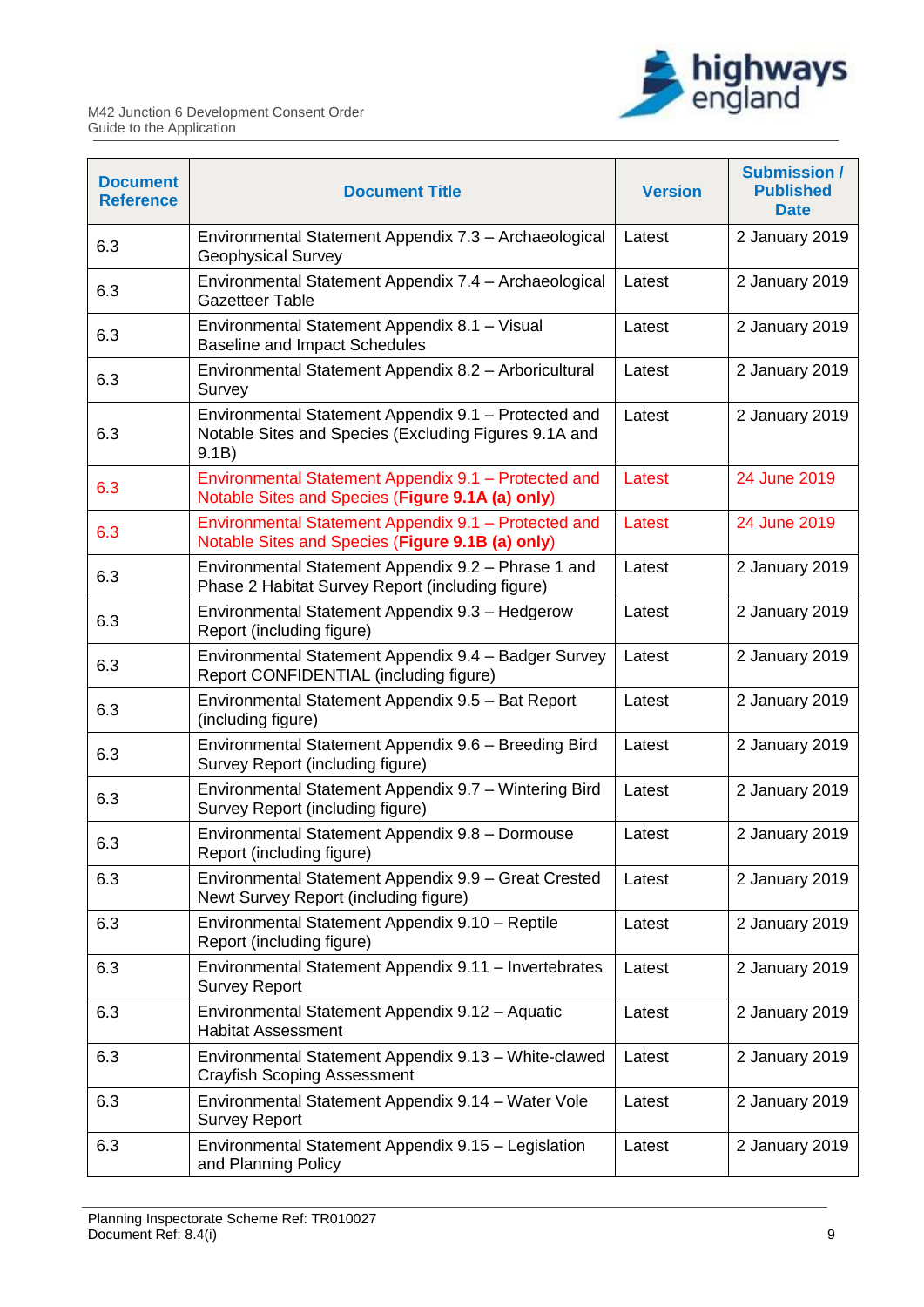

| <b>Document</b><br><b>Reference</b> | <b>Document Title</b>                                                                                                                           | <b>Version</b> | <b>Submission /</b><br><b>Published</b><br><b>Date</b> |
|-------------------------------------|-------------------------------------------------------------------------------------------------------------------------------------------------|----------------|--------------------------------------------------------|
| 6.3                                 | Environmental Statement Appendix 9.17 - Consultation                                                                                            | Latest         | 2 January 2019                                         |
| 6.3                                 | Environmental Statement Appendix 9.18 - Draft Bat<br>Licence                                                                                    | Latest         | 2 January 2019                                         |
| 6.3                                 | Environmental Statement Appendix 9.19 - Draft Great<br><b>Crested Newt Licence</b>                                                              | Latest         | 2 January 2019                                         |
| 6.3                                 | Environmental Statement Appendix 10.1 - Ground<br><b>Investigation Report</b>                                                                   | Latest         | 2 January 2019                                         |
| 6.3                                 | Environmental Statement Appendix 10.2 - Agricultural<br>Land Classification and Impact Assessment                                               | Latest         | 2 January 2019                                         |
| 6.3                                 | Environmental Statement Appendix 11.1 - Excavated<br><b>Materials Study</b>                                                                     | Latest         | 2 January 2019                                         |
| 6.3                                 | Environmental Statement Appendix 12.1 - Construction<br>Noise and Vibration Levels                                                              | Latest         | 2 January 2019                                         |
| 6.3                                 | Environmental Statement Appendix 12.2 - Noise<br><b>Modelling Parameters</b>                                                                    | Latest         | 2 January 2019                                         |
| 6.3                                 | Environmental Statement Appendix 12.3 - Baseline<br>Noise Survey Report                                                                         | Latest         | 2 January 2019                                         |
| 6.3                                 | Environmental Statement Appendix 12.4 -<br>Reconfiguration of Warwickshire Gaelic Athletics<br>Association                                      | Latest         | 2 January 2019                                         |
| 6.3                                 | Environmental Statement Appendix 13.1 - Driver Stress<br>Calculation                                                                            | Latest         | 2 January 2019                                         |
| 6.3                                 | Environmental Statement Appendix 13.2 - Agricultural<br>Data Sheets                                                                             | Latest         | 2 January 2019                                         |
| 6.3                                 | Environmental Statement Appendix 14.1 - Preliminary<br>Water Framework Directive Assessment (pWFD)                                              | Latest         | 2 January 2019                                         |
| 6.3                                 | Environmental Statement Appendix 14.2 - Bickenhill<br>Meadows SSSI - Preliminary Hydrological Investigation<br><b>Technical Note</b>            | Superseded     | 2 January 2019                                         |
| 6.3                                 | Environmental Statement Appendix 14.2 (a) - Bickenhill<br><b>Meadows SSSI</b> – Preliminary Hydrological Investigation<br><b>Technical Note</b> | (a)            | 15 July 2019                                           |
| 6.3                                 | Environmental Statement Appendix 14.3 - Assessment<br>of Routine Road Runoff and Spillage Risk to<br><b>Watercourses (HAWRAT Assessment)</b>    | Latest         | 2 January 2019                                         |
| 6.3                                 | Environmental Statement Appendix 14.4 - Flood Risk<br>Assessment                                                                                | Latest         | 2 January 2019                                         |
| 6.3                                 | Environmental Statement Appendix 14.5 - Drainage<br>Strategy                                                                                    | Latest         | 2 January 2019                                         |
| 6.3                                 | Environmental Statement Appendix 16.1 - Cumulative<br><b>Effects: Screening Methodology</b>                                                     | Latest         | 2 January 2019                                         |
| 6.3                                 | Environmental Statement Appendix 16.2 - Long List of<br>Developments                                                                            | Latest         | 2 January 2019                                         |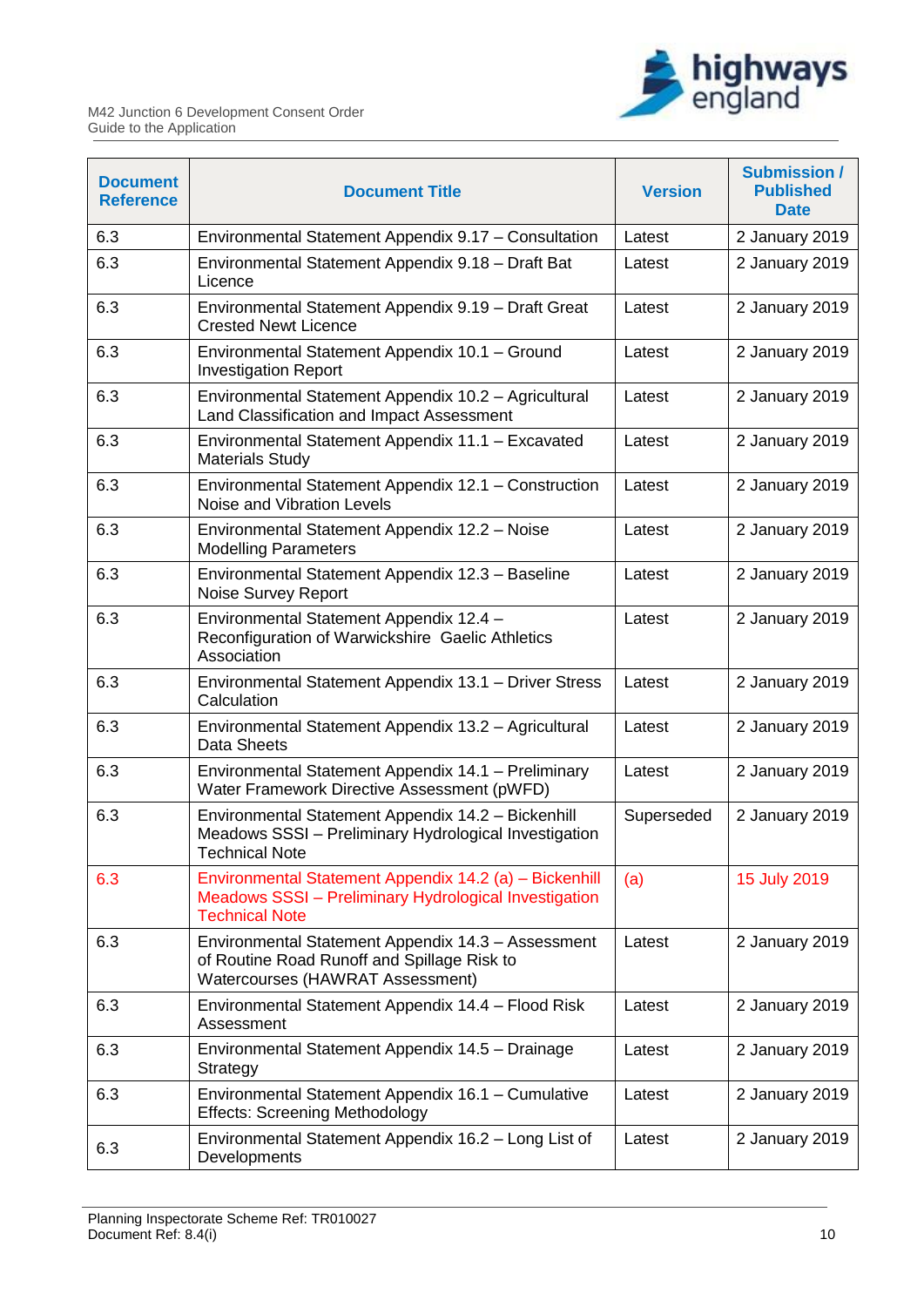

| <b>Document</b><br><b>Reference</b> | <b>Document Title</b>                                                         | <b>Version</b> | <b>Submission /</b><br><b>Published</b><br><b>Date</b> |
|-------------------------------------|-------------------------------------------------------------------------------|----------------|--------------------------------------------------------|
| 6.3                                 | Environmental Statement Appendix 16.3 - Short List of<br>Developments         | Latest         | 2 January 2019                                         |
| 6.3                                 | Environmental Statement Appendix 16.4 - Cumulative<br><b>Assessment Table</b> | Latest         | 2 January 2019                                         |
| 6.4                                 | Non-Technical Summary                                                         | Latest         | 2 January 2019                                         |
| 6.5                                 | Scoping Opinion                                                               | Latest         | 2 January 2019                                         |
| 6.6                                 | Assessment of Historic Environmental Effects                                  | Latest         | 2 January 2019                                         |
| 6.7                                 | <b>Assessment of Nature Conservation Effects</b>                              | Latest         | 2 January 2019                                         |
| 6.8                                 | Habitat Regulations Assessment: No Significant Effects<br>Report              | Latest         | 2 January 2019                                         |
| 6.9                                 | <b>Statement of Statutory Nuisance</b>                                        | Latest         | 2 January 2019                                         |
| 6.10                                | <b>Flood Risk Assessment</b>                                                  | Latest         | 2 January 2019                                         |
| 6.11                                | Outline Environmental Management Plan (OEMP)                                  | Superseded     | 2 January 2019                                         |
| 6.11(a)                             | Outline Environmental Management Plan (OEMP) -<br><b>Tracked</b>              | Latest         | 15 November<br>2019                                    |
| 6.11(a)                             | Outline Environmental Management Plan (OEMP) -<br>Clean                       | Latest         | 15 November<br>2019                                    |
|                                     | Volume 7 - Other Documents                                                    |                |                                                        |
| 7.1                                 | Planning Statement and National Policy Statement<br><b>Accordance Table</b>   | Latest         | 2 January 2019                                         |
| 7.2                                 | <b>Transport Assessment Report</b>                                            | Latest         | 2 January 2019                                         |
|                                     | <b>Volume 8 - Examination Documents</b>                                       |                |                                                        |
| 8.1                                 | Draft Accompanied Site Inspection Information Pack                            | Superseded     | 20 May 2019                                            |
| 8.1(a)                              | Accompanied Site Inspection Information Pack                                  | Latest         | 24 June 2019                                           |
| 8.2                                 | Not used                                                                      |                |                                                        |
| 8.3                                 | <b>Response to Relevant Representations</b>                                   | Superseded     | 3 June 2019                                            |
| 8.3(a)                              | Response to Relevant Representations - Tracked                                | Latest         | 24 June 2019                                           |
| 8.3(a)                              | Response to Relevant Representations - Clean                                  | Latest         | 24 June 2019                                           |
| 8.4                                 | Guide to the Application                                                      | Superseded     | 3 June 2019                                            |
| 8.4(a)                              | Guide to the Application                                                      | Superseded     | 24 June 2019                                           |
| 8.4(b)                              | Guide to the Application                                                      | Superseded     | 15 July 2019                                           |
| 8.4(c)                              | Guide to the Application                                                      | Superseded     | 12 August<br>2019                                      |
| 8.4(d)                              | Guide to the Application                                                      | Superseded     | 2 September<br>2019                                    |
| 8.4(e)                              | Guide to the Application                                                      | Superseded     | 16 September<br>2019                                   |
| 8.4(f)                              | Guide to the Application                                                      | Superseded     | 2 October 2019                                         |
| 8.4(g)                              | Guide to the Application                                                      | Superseded     | 28 October<br>2019                                     |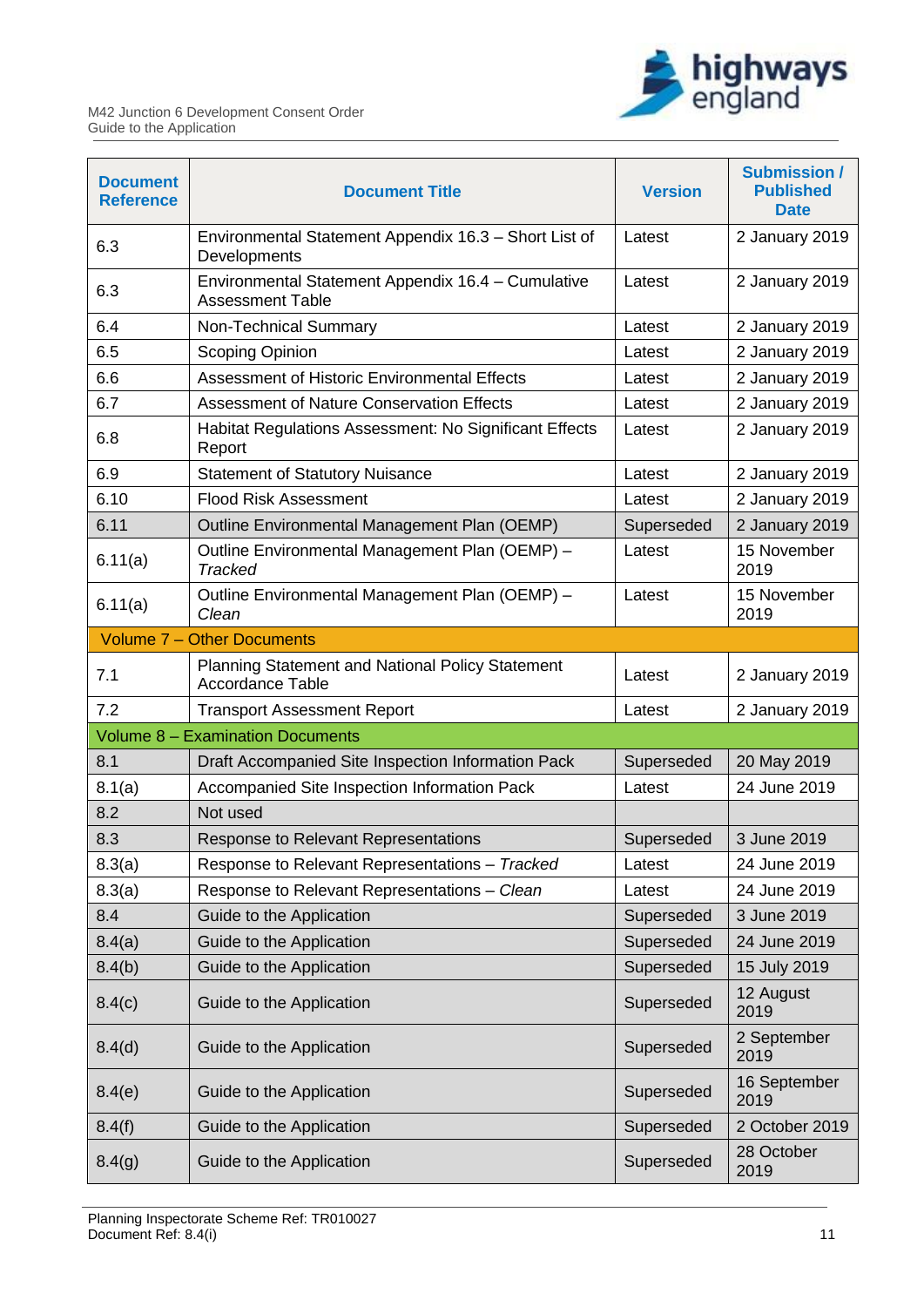

| <b>Document</b><br><b>Reference</b> | <b>Document Title</b>                                                             | <b>Version</b>               | <b>Submission /</b><br><b>Published</b><br><b>Date</b> |
|-------------------------------------|-----------------------------------------------------------------------------------|------------------------------|--------------------------------------------------------|
| 8.4(h)                              | Guide to the Application                                                          | Superseded                   | 5 November<br>2019                                     |
| 8.4(i)                              | Guide to the Application                                                          | Latest                       | 15 November<br>2019                                    |
| 8.5                                 | Record of Engagement with Mr O'Reilly                                             | Latest                       | 3 June 2019                                            |
| 8.6                                 | Responses to Panel's First Written Questions                                      | Latest                       | 24 June 2019                                           |
| 8.7                                 | Response to ExA's Questions on the dDCO                                           | Latest                       | 24 June 2019                                           |
| 8.8                                 | Statement of Common Ground - Solihull MBC                                         | Superseded                   | 24 June 2019                                           |
| 8.8(a)                              | Statement of Common Ground - Solihull MBC                                         | Superseded                   | 15 July 2019                                           |
| 8.8(b)                              | Statement of Common Ground - Solihull MBC                                         | Superseded                   | 16 September<br>2019                                   |
| 8.8(c)                              | Statement of Common Ground - Solihull MBC                                         | Superseded                   | 11 October<br>2019                                     |
| 8.8(d)                              | Statement of Common Ground - Solihull MBC                                         | Final                        | 5 November<br>2019                                     |
| 8.9                                 | Statement of Common Ground - Warwickshire CC                                      | Superseded                   | 24 June 2019                                           |
| 8.9(a)                              | Statement of Common Ground - Warwickshire CC                                      | Superseded                   | 16 September<br>2019                                   |
| 8.9(b)                              | Statement of Common Ground - Warwickshire CC                                      | Final                        | 23 October<br>2019                                     |
| 8.10                                | Statement of Common Ground - Natural England                                      | Superseded                   | 24 June 2019                                           |
| 8.10(a)                             | Statement of Common Ground - Natural England                                      | Superseded                   | 16 September<br>2019                                   |
| 8.10(b)                             | Statement of Common Ground - Natural England                                      | Final                        | 11 October<br>2019                                     |
| 8.11                                | Statement of Common Ground - Warwickshire Wildlife<br><b>Trust</b>                | Superseded                   | 24 June 2019                                           |
| 8.11(a)                             | Statement of Common Ground - Warwickshire Wildlife<br>Trust                       | Superseded                   | 16 September<br>2019                                   |
| 8.11(b)                             | Statement of Common Ground - Warwickshire Wildlife<br><b>Trust</b>                | Superseded                   | 11 October<br>2019                                     |
| 8.11(c)                             | Statement of Common Ground - Warwickshire Wildlife<br><b>Trust</b>                | Latest                       | 28 October<br>2019                                     |
| 8.12                                | Statement of Common Ground - the Woodland Trust                                   | Superseded                   | 24 June 2019                                           |
| 8.12(a)                             | Statement of Common Ground - the Woodland Trust                                   | Final                        | 2 September<br>2019                                    |
| 8.13                                | Statement of Common Ground - National Grid Electricity<br><b>Transmission PLC</b> | Superseded                   | 24 June 2019                                           |
| 8.13(a)                             | Statement of Common Ground - National Grid Electricity<br><b>Transmission PLC</b> | Superseded -<br>not required | 15 July 2019                                           |
| 8.14                                | Statement of Common Ground - Western Power<br>Distribution (West Midlands) PLC    | Superseded                   | 24 June 2019                                           |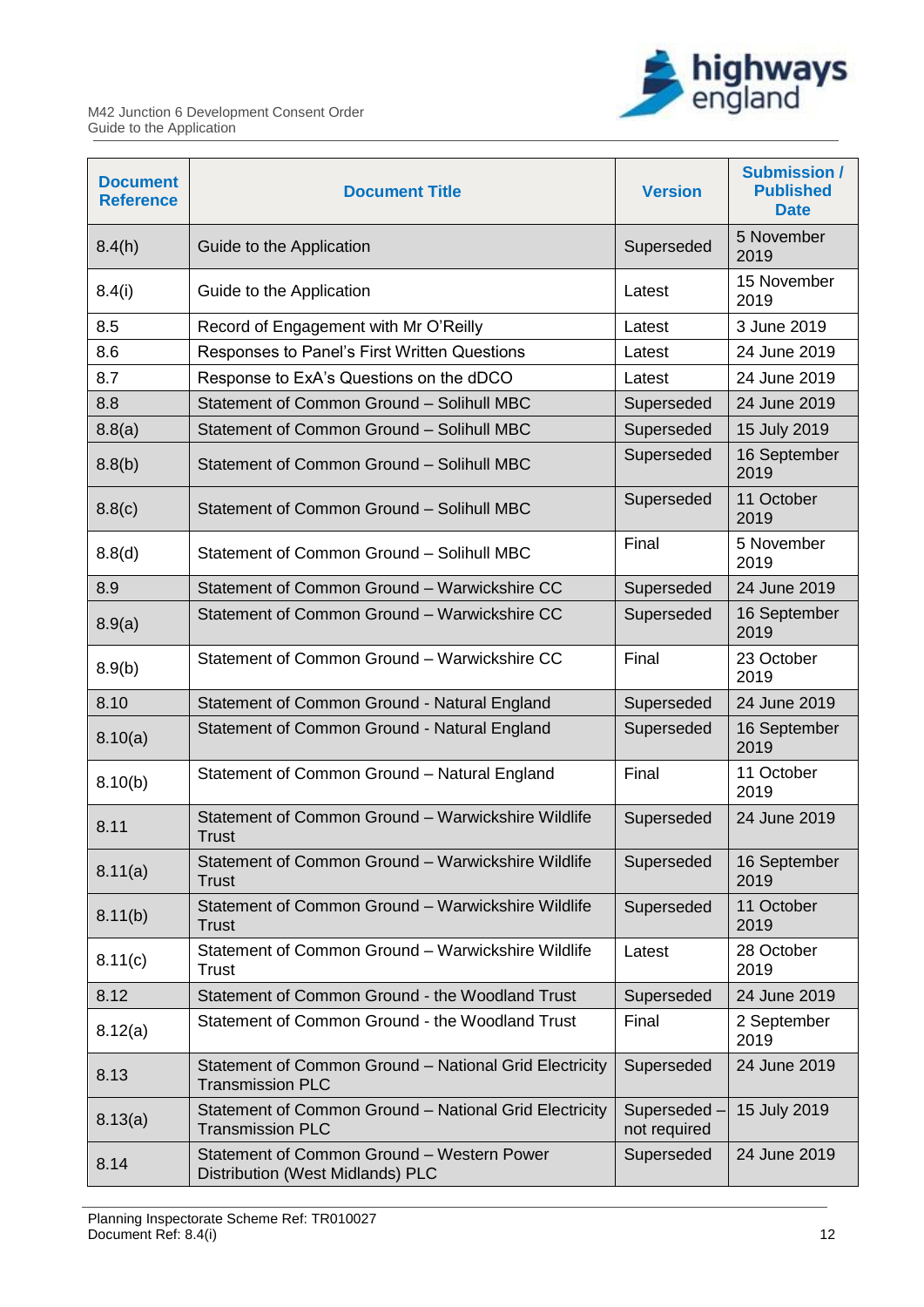

| <b>Document</b><br><b>Reference</b> | <b>Document Title</b>                                                                                                   | <b>Version</b>           | <b>Submission /</b><br><b>Published</b><br><b>Date</b> |
|-------------------------------------|-------------------------------------------------------------------------------------------------------------------------|--------------------------|--------------------------------------------------------|
| 8.14(a)                             | Statement of Common Ground - Western Power<br>Distribution (West Midlands) PLC                                          | Latest                   | 15 July 2019                                           |
| 8.15                                | Statement of Common Ground - Cadent Gas Ltd                                                                             | Superseded               | 24 June 2019                                           |
| 8.15(a)                             | Statement of Common Ground - Cadent Gas Ltd                                                                             | Latest                   | 15 July 2019                                           |
| 8.16                                | Statement of Common Ground - National Exhibition<br>Centre                                                              | Superseded               | 11 October<br>2019                                     |
| 8.16(a)                             | Statement of Common Ground - National Exhibition<br>Centre                                                              | Final                    | 5 November<br>2019                                     |
| 8.17                                | Statement of Common Ground - Extra Evergreen MSA<br>Group                                                               | Final                    | 16 September<br>2019                                   |
| 8.18                                | Statement of Common Ground - Arden Hotel                                                                                | Latest                   | 28 October<br>2019                                     |
| 8.19                                | Statement of Common Ground - High Speed 2 (HS2)<br>Ltd                                                                  | Superseded               | 24 June 2019                                           |
| 8.19(a)                             | Statement of Common Ground - High Speed 2 (HS2)<br>Ltd                                                                  | Superseded               | 02 July 2019                                           |
| 8.19(b)                             | Statement of Common Ground - High Speed 2 (HS2)                                                                         | Final                    | 11 October<br>2019                                     |
| 8.20                                | Statement of Common Ground - Birmingham Airport Ltd                                                                     | Superseded               | 24 June 2019                                           |
| 8.20(a)                             | Statement of Common Ground - Birmingham Airport Ltd                                                                     | Superseded               | 15 July 2019                                           |
| 8.20(b)                             | Statement of Common Ground - Birmingham Airport Ltd                                                                     | Final                    | 5 November<br>2019                                     |
| 8.21                                | Proposed Proportionate Reconfiguration of the<br>Warwickshire Gaelic Athletic Association Facility                      | Latest                   | 24 June 2019                                           |
| 8.22                                | MOLA - Interim Archaeological Trenching Report                                                                          | Latest                   | 24 June 2019                                           |
| 8.23                                | <b>Lighting Technical Note</b>                                                                                          | Latest                   | 24 June 2019                                           |
| 8.24                                | Junction 5A Operational Assessment                                                                                      | Latest                   | 24 June 2019                                           |
| 8.25                                | Outline Bird Strike Management Plan                                                                                     | Superseded               | 24 June 2019                                           |
| 8.25(a)                             | Outline Bird Strike Management Plan                                                                                     | Superseded<br>(see 8.92) | 16 September<br>2019                                   |
| 8.26                                | Written Submission of the Applicant's case put orally at<br>the OFH on 21 May and the ISH on the dDCO on 22<br>May 2019 | Latest                   | 24 June 2019                                           |
| 8.27                                | New Figures (Sheets 1 to 5) based on Figure 4.1<br><b>Concept Options Development Options</b>                           | Latest                   | 24 June 2019                                           |
| 8.28                                | New Figures (Sheets 1 to 6) based on Figure 4.4<br><b>Concept Options Development Options</b>                           | Latest                   | 24 June 2019                                           |
| 8.29                                | <b>Environmental Mitigation Table</b>                                                                                   | Latest                   | 24 June 2019                                           |
| 8.30                                | Accompanied Site Inspection Pack                                                                                        | Latest                   | 05 July 2019                                           |
| 8.31                                | Indicative Proposal for Main Compound and Office for<br>M42 J6 Scheme                                                   | Latest                   | 05 July 2019                                           |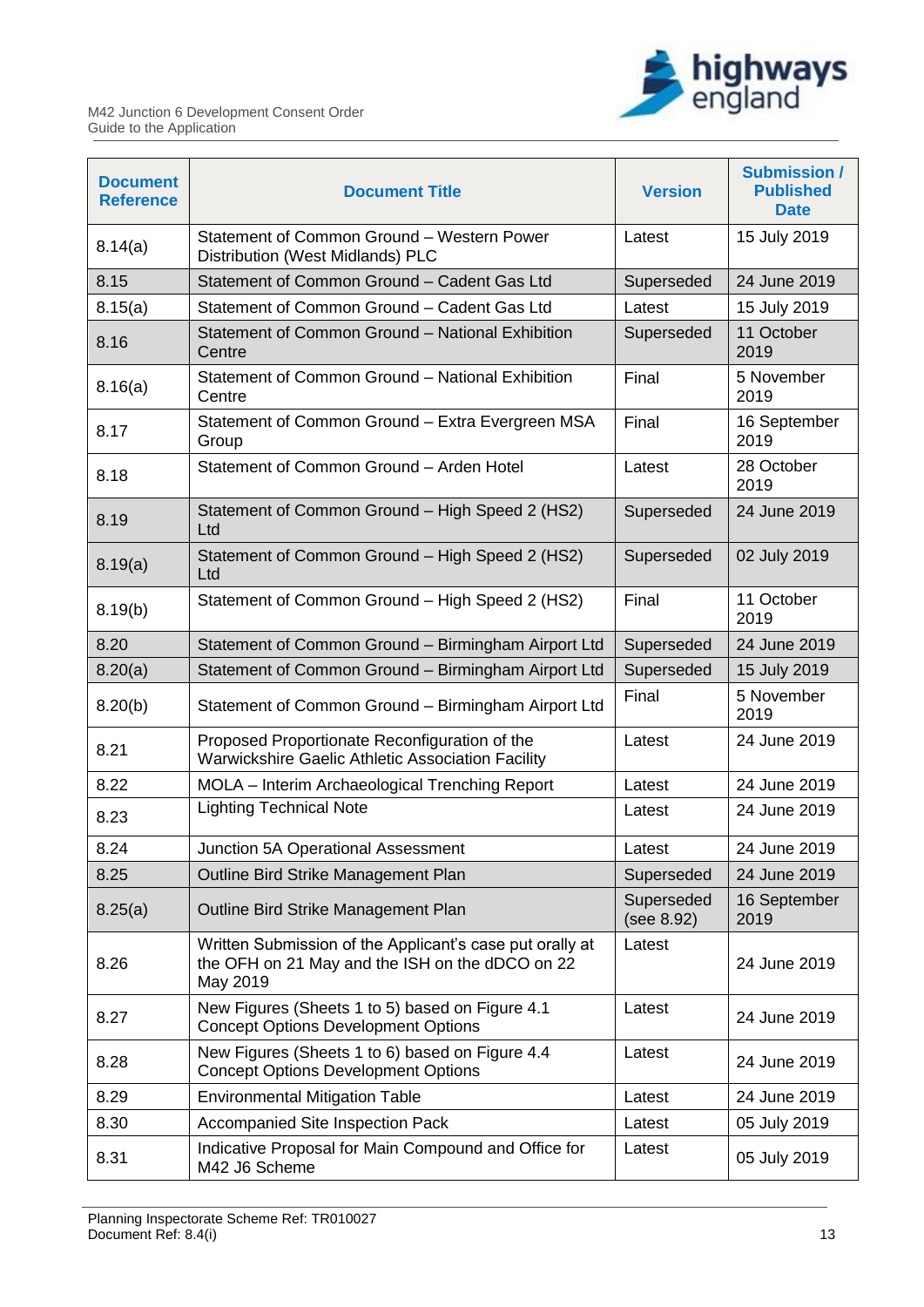

| <b>Document</b><br><b>Reference</b> | <b>Document Title</b>                                                                                                  | <b>Version</b>           | <b>Submission /</b><br><b>Published</b><br><b>Date</b> |
|-------------------------------------|------------------------------------------------------------------------------------------------------------------------|--------------------------|--------------------------------------------------------|
| 8.32                                | Applicant's Covering Letter for Deadline 3 Submission                                                                  | Latest                   | 15 July 2019                                           |
| 8.33                                | The Applicants comments to written representations<br>which were received at Deadline 1                                | Latest                   | 15 July 2019                                           |
| 8.34                                | Applicant's comments on responses received at<br>Deadline 2 to the Panel's First Written Questions                     | Latest                   | 15 July 2019                                           |
| 8.35                                | Applicant's Response to Local Impact Report: Solihull<br>Metropolitan Borough Council                                  | Latest                   | 15 July 2019                                           |
| 8.36                                | Applicant's Response to Local Impact Report:<br><b>Warwickshire County Council</b>                                     | Latest                   | 15 July 2019                                           |
| 8.37                                | Aquatic Macroinvertebrate Survey Report 2018                                                                           | Latest                   | 15 July 2019                                           |
| 8.38                                | Bat Survey Report 2018                                                                                                 | Latest                   | 15 July 2019                                           |
| 8.39                                | Applicant's Post Hearing Submission: Written<br>submissions of oral case for dDCO ISH on 2 July 2019                   | Latest                   | 15 July 2019                                           |
| 8.40                                | Applicant's Post Hearing Submission: Written<br>submissions of oral case for Need for the Scheme ISH<br>on 2 July 2019 | Latest                   | 15 July 2019                                           |
| 8.41                                | Assessment of Potential Footpath Connectivity between<br>the A45 and Birmingham International Railway Station          | Latest                   | 15 July 2019                                           |
| 8.42                                | Junction 5A Position and Constraints Summary                                                                           | Latest                   | 15 July 2019                                           |
| 8.43                                | Further Information in Support of the Transport<br><b>Assessment Report</b>                                            | Latest                   | 15 July 2019                                           |
| 8.44                                | Applicant's Comments on any Additional Information or<br>Submissions Received at Deadline 2                            | Latest                   | 15 July 2019                                           |
| 8.45                                | Comparison between Application Draft and Second Draft<br><b>DCOs</b>                                                   | Latest                   | 15 July 2019                                           |
| 8.46                                | Outline Management Plan for Main Site Compound                                                                         | Superseded<br>(see 8.96) | 12 August<br>2019                                      |
| 8.47                                | Consideration of Alternative Locations for the M42<br>Junction 6 Main Site Compound                                    | Latest                   | 12 August<br>2019                                      |
| 8.48                                | Lichen Survey Report 2019                                                                                              | Latest                   | 2 September<br>2019                                    |
| 8.49                                | Response to CPRE Letter dated 15 July 2019                                                                             | Latest                   | 12 August<br>2019                                      |
| 8.50                                | Transport Modelling Hierarchy and Growth in Future<br>Year Traffic                                                     | Latest                   | 12 August<br>2019                                      |
| 8.51                                | Archaeological Investigation Report                                                                                    | Latest                   | 2 September<br>2019                                    |
| 8.52                                | <b>GCN Survey Report 2019</b>                                                                                          | Latest                   | 2 September<br>2019                                    |
| 8.53                                | Not used                                                                                                               |                          |                                                        |
| 8.54                                | Position Statement on SSSI Mitigation                                                                                  | Latest                   | 2 September<br>2019                                    |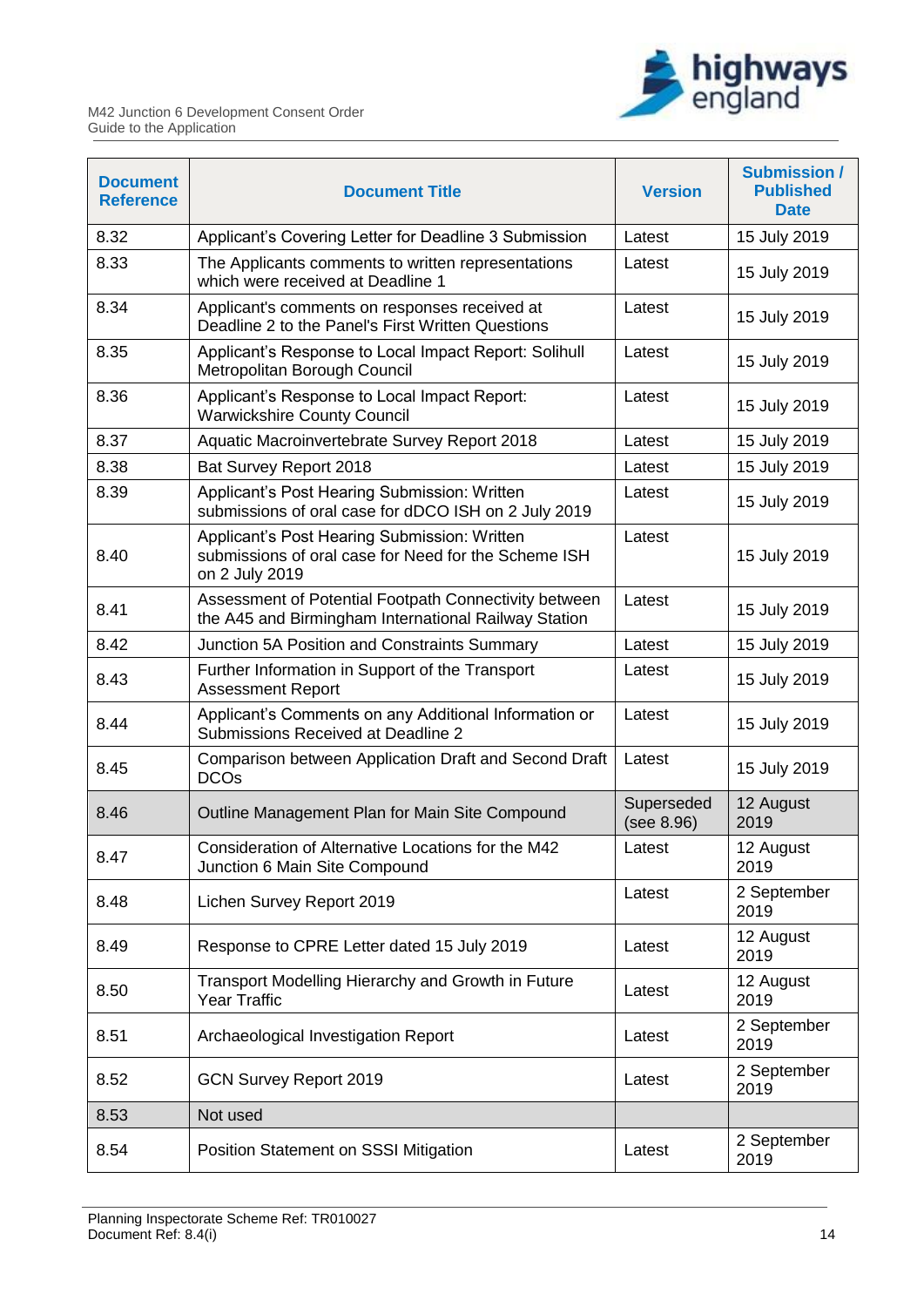

| <b>Document</b><br><b>Reference</b> | <b>Document Title</b>                                                                                                                                 | <b>Version</b> | <b>Submission /</b><br><b>Published</b><br><b>Date</b> |
|-------------------------------------|-------------------------------------------------------------------------------------------------------------------------------------------------------|----------------|--------------------------------------------------------|
| 8.55                                | Soil Survey Report                                                                                                                                    | Latest         | 2 September<br>2019                                    |
| 8.56                                | Applicant's Comments on any Additional Information<br>Received at Deadline 3                                                                          | Latest         | 2 September<br>2019                                    |
| 8.57                                | <b>Details of Compensation Documents</b>                                                                                                              | Latest         | 2 September<br>2019                                    |
| 8.58                                | Applicant's Responses to Examining Authority's Second<br><b>Round of Written Questions</b>                                                            | Latest         | 2 September<br>2019                                    |
| 8.59                                | Applicant's Post Hearing Submission: Written<br>Submissions of Oral case for Compulsory Acquisition<br>and Temporary Possession ISH on 20 August 2019 | Latest         | 2 September<br>2019                                    |
| 8.60                                | Applicant's Post Hearing Submission: Written<br>Submissions of Oral Case for dDCO ISH on 21 August<br>2019                                            | Latest         | 2 September<br>2019                                    |
| 8.61                                | Applicant's Post Hearing Submission: Written<br>Submissions of Oral Case for the OFH on 22 August<br>2019                                             | Latest         | 2 September<br>2019                                    |
| 8.62                                | Bat Survey Report 2019                                                                                                                                | Latest         | 20 September<br>2019                                   |
| 8.63                                | Applicant's Comments on any Additional Information or<br>Submissions Received by Deadline 4                                                           | Latest         | 16 September<br>2019                                   |
| 8.64                                | Ancient Woodland Clarifications and Proposed<br><b>Additional Measures Technical Note</b>                                                             | Latest         | 27 September<br>2019                                   |
| 8.65                                | Fungi Survey Report 2019                                                                                                                              | Latest         | 11 October<br>2019                                     |
| 8.66                                | Outline Bird Strike Management Plan (tracked changes)                                                                                                 | Latest         | 11 October<br>2019                                     |
| 8.67                                | <b>Consultation Statement for Proposed Non-Material</b><br>Changes to the DCO                                                                         | Latest         | 11 October<br>2019                                     |
| 8.68                                | Applicant's Responses to the Panel's Third Round of<br><b>Written Questions</b>                                                                       | Latest         | 11 October<br>2019                                     |
| 8.69                                | Post Hearing submissions - Written summary of Oral<br>Case for the ISH on Living Conditions on 1 October<br>2019                                      | Latest         | 11 October<br>2019                                     |
| 8.70                                | Post Hearing Submissions - Written Summary of Oral<br>Case for the ISH on Environmental Matters on 2 October<br>2019                                  | Latest         | 11 October<br>2019                                     |
| 8.71                                | Supplementary Environmental Appraisal Report on non-<br>material changes                                                                              | Latest         | 11 October<br>2019                                     |
| 8.72                                | Applicant's Responses to Actions in respect of ISH on<br>dDCO 21 August 2019                                                                          | Latest         | 11 October<br>2019                                     |
| 8.73                                | Applicant's Responses to Actions in respect of ISH on<br><b>Compulsory Acquisition 20 August 2019</b>                                                 | Latest         | 11 October<br>2019                                     |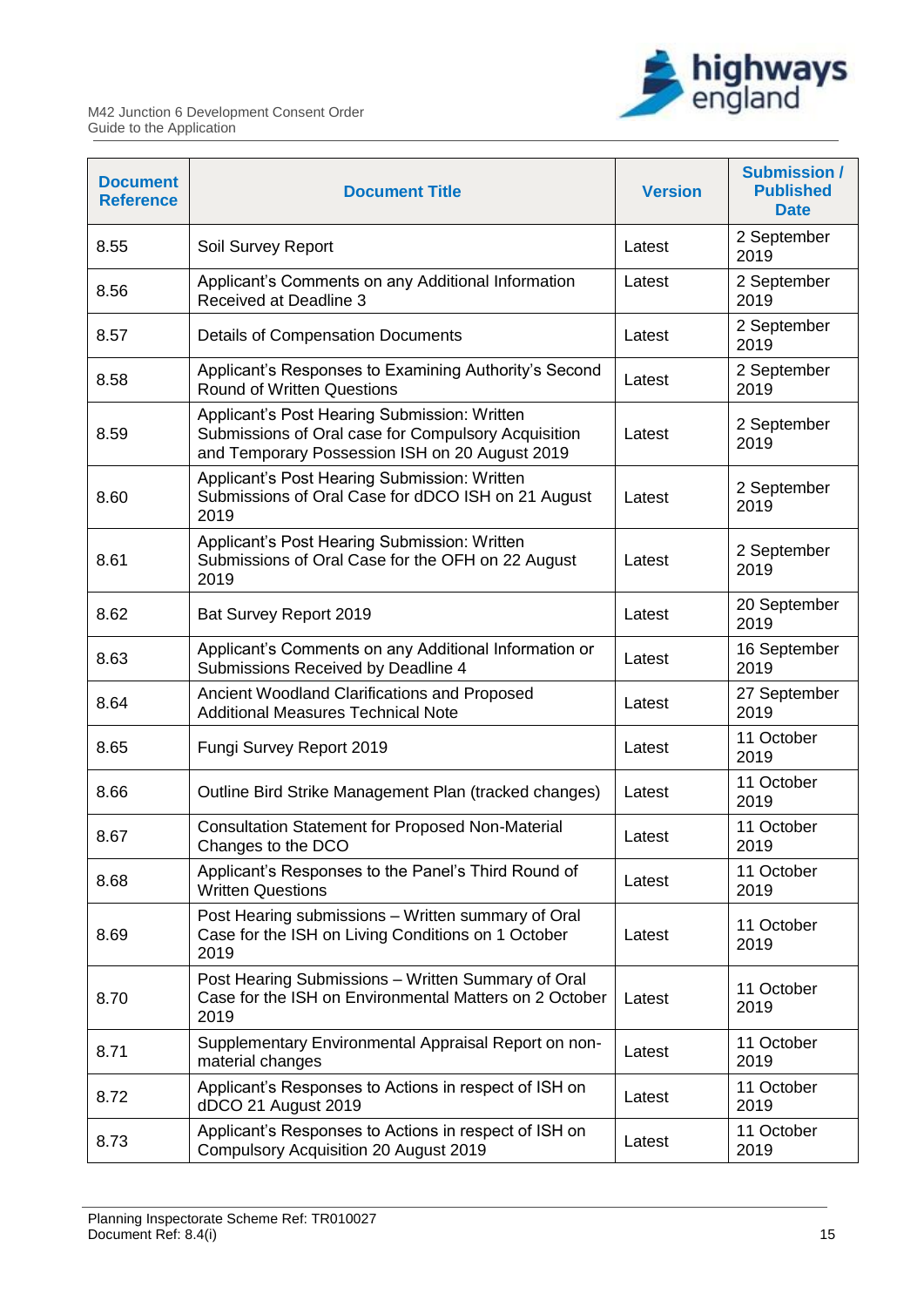

| <b>Document</b><br><b>Reference</b> | <b>Document Title</b>                                                                                                                         | <b>Version</b> | <b>Submission /</b><br><b>Published</b><br><b>Date</b> |
|-------------------------------------|-----------------------------------------------------------------------------------------------------------------------------------------------|----------------|--------------------------------------------------------|
| 8.74                                | Outline Biodiversity Management Plan                                                                                                          | Latest         | 28 October<br>2019                                     |
| 8.75                                | Bat Survey Report 2019 Addendum                                                                                                               | Latest         | 11 October<br>2019                                     |
| 8.76                                | <b>Warwickshire Gaelic Athletic Association Position</b><br>Statement                                                                         | Latest         | 11 October<br>2019                                     |
| 8.77                                | Applicant's Responses to Actions in respect of ISH on<br>Living Conditions on 1 October 2019                                                  | Latest         | 11 October<br>2019                                     |
| 8.78                                | Tree Preservation Orders and Trees within a<br><b>Conservation Area</b>                                                                       | Latest         | 11 October<br>2019                                     |
| 8.79                                | Important Hedgerow Criteria                                                                                                                   | Latest         | 11 October<br>2019                                     |
| 8.80                                | Applicant's Comments on Additional Information or<br>Submissions Received by Deadline 6                                                       | Latest         | 28 October<br>2019                                     |
| 8.81                                | Not used                                                                                                                                      |                |                                                        |
| 8.82                                | Interim Biodiversity Impact Calculation                                                                                                       | Latest         | 28 October<br>2019                                     |
| 8.83                                | Post Hearing Submission - Written Submission of Oral<br>Case for ISH on Compulsory Acquisition and Temporary<br>Possession on 22 October 2019 | Latest         | 28 October<br>2019                                     |
| 8.84                                | Post Hearing Submission - Written Submission of Oral<br>Case for ISH on dDCO on 23 October 2019                                               | Latest         | 28 October<br>2019                                     |
| 8.85                                | Applicant's Comments on Responses Received at<br>Deadline 6 to Panel's Third Written Questions                                                | Latest         | 28 October<br>2019                                     |
| 8.86                                | Actions Arising out of ISH on Living Conditions on 1<br>October 2019 for Deadline 7                                                           | Latest         | 28 October<br>2019                                     |
| 8.87                                | Actions Arising out of ISH on Environmental Matters on<br>2 October 2019 for Deadline 7                                                       | Latest         | 28 October<br>2019                                     |
| 8.88                                | Actions Arising out of ISH on Compulsory Acquisition<br>and Temporary Possession on 22 October 2019                                           | Latest         | 28 October<br>2019                                     |
| 8.89                                | Actions Arising out of ISH on dDCO 4 on 23 October<br>2019                                                                                    | Latest         | 28 October<br>2019                                     |
| 8.90                                | Not used                                                                                                                                      |                |                                                        |
| 8.91                                | Outline Bickenhill Meadows SSSI Monitoring and<br>Management Plan                                                                             | Latest         | 28 October<br>2019                                     |
| 8.92                                | Outline Bird Strike Management Plan (Tracked)                                                                                                 | Latest         | 28 October<br>2019                                     |
| 8.93                                | Actions Arising out of ISH on Compulsory Acquisition<br>and Temporary Possession on 22 October 2019 for<br>Deadline 8                         | Latest         | 5 November<br>2019                                     |
| 8.94                                | Actions Arising out of ISH on dDCO 4 on 23 October<br>2019 for Deadline 8                                                                     | Superseded     | 5 November<br>2019                                     |